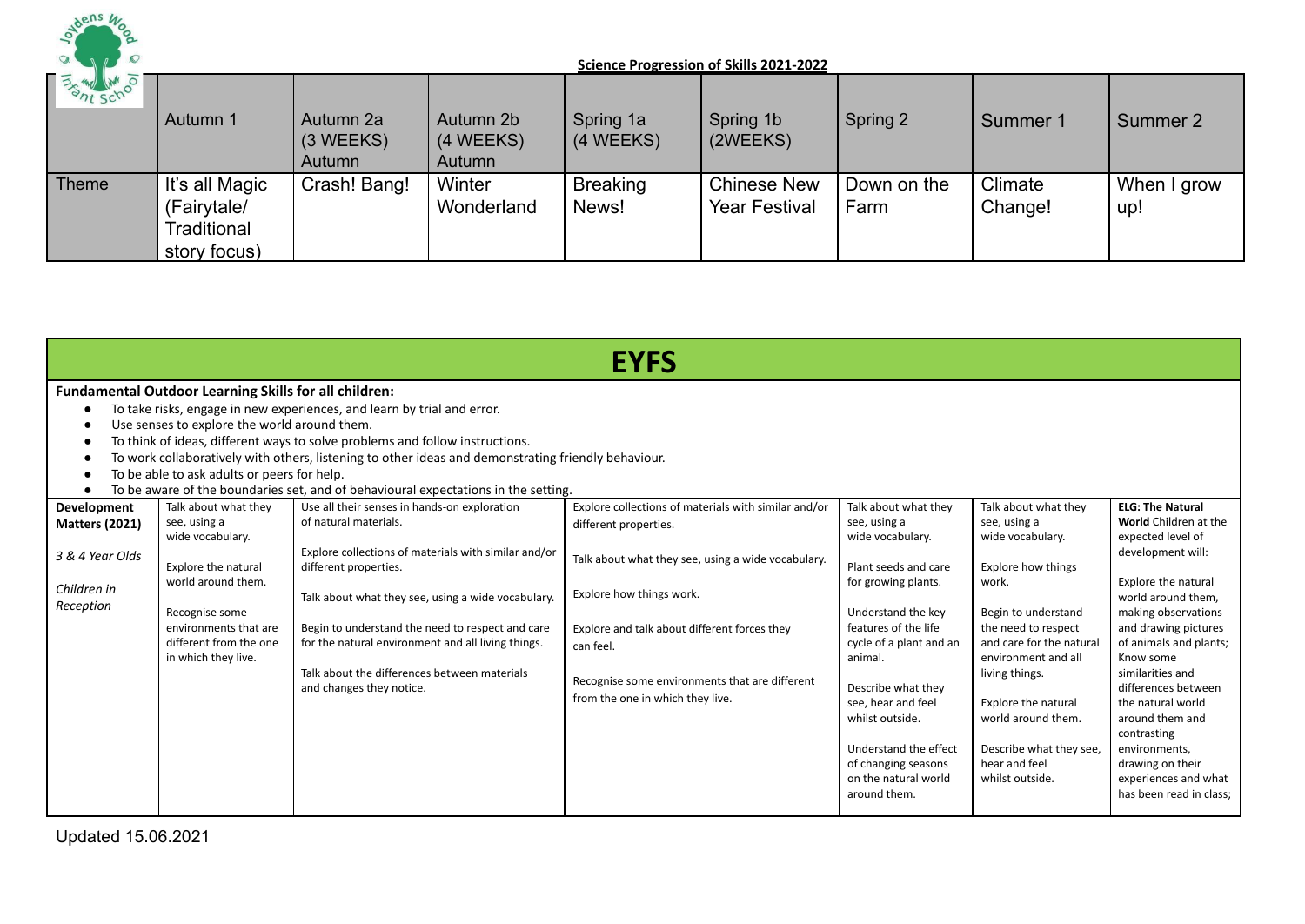

| <b>BATT SCHOOLS</b> | Autumn 1                                                     | Autumn 2a<br>$(3 \, \text{WEEKS})$<br>Autumn | Autumn 2b<br>(4 WEEKS)<br>Autumn | Spring 1a<br>(4 WEEKS)   | Spring 1b<br>(2WEEKS)                      | Spring 2            | Summer 1           | Summer 2           |
|---------------------|--------------------------------------------------------------|----------------------------------------------|----------------------------------|--------------------------|--------------------------------------------|---------------------|--------------------|--------------------|
| Theme               | It's all Magic<br>(Fairytale/<br>Traditional<br>story focus) | Crash! Bang!                                 | Winter<br>Wonderland             | <b>Breaking</b><br>News! | <b>Chinese New</b><br><b>Year Festival</b> | Down on the<br>Farm | Climate<br>Change! | When I grow<br>up! |

|                            |                                                                                                                                                                                                                                                                                                                                                                                                                                                                                                                                                                                                                                                              |                                                                                                                                                                                                                                                                                                                                                                                                                                                                                                                                                                                                                                                                                                                                                  | Understand the effect<br>Understand some<br>of changing seasons<br>important processes<br>on the natural world<br>and changes in the<br>natural world around<br>around them.<br>them, including the<br>seasons and changing<br>states of matter.                                                                                                                                                                                                                                                                                                                                        |
|----------------------------|--------------------------------------------------------------------------------------------------------------------------------------------------------------------------------------------------------------------------------------------------------------------------------------------------------------------------------------------------------------------------------------------------------------------------------------------------------------------------------------------------------------------------------------------------------------------------------------------------------------------------------------------------------------|--------------------------------------------------------------------------------------------------------------------------------------------------------------------------------------------------------------------------------------------------------------------------------------------------------------------------------------------------------------------------------------------------------------------------------------------------------------------------------------------------------------------------------------------------------------------------------------------------------------------------------------------------------------------------------------------------------------------------------------------------|-----------------------------------------------------------------------------------------------------------------------------------------------------------------------------------------------------------------------------------------------------------------------------------------------------------------------------------------------------------------------------------------------------------------------------------------------------------------------------------------------------------------------------------------------------------------------------------------|
| <b>Outdoor</b><br>learning | <b>Health and Safety</b><br>To know how to travel safely on rough ground.<br>$\bullet$<br>To know how to carry sticks and move logs safely.<br>$\epsilon$<br>To be aware of those around them and maintain a safe<br>$\bullet$<br>distance, especially when moving equipment.<br>To be able to understand how to store and move<br>$\bullet$<br>equipment safely.<br>To know the sensible clothing and protection they need<br>$\bullet$<br>when outside, i.e. waterproofs, coats, wellies, gloves.<br>To understand that they need to wash their hands after<br>$\bullet$<br>touching anything outside and to not put anything close or<br>in their mouths. | Changes in seasons and environment<br>Personal skills:<br>To use their ideas to independently respond to the<br>$\bullet$<br>environment around them.<br>To talk about why things happen and how things work.<br>To be able to use a range of tools safely to demonstrate<br>their knowledge of outdoor learning<br>To be able to communicate clearly in team games.<br>$\bullet$<br>To be aware of those around them and maintain a safe<br>distance, especially when moving equipment.<br>To be able to talk about how being outside is making them<br>feel.<br><b>Building skills:</b><br>To build a safe tower out of sticks.<br>To use material resources to create a piece of art.<br>To move logs to create a track or space for animals. | Being an Independent Outdoor Learner<br>To know how to stay safe<br>outdoors independently.<br>To independently use, tidy away<br>and discuss different tools and<br>equipment.<br>To know how to look after their<br>$\bullet$<br>environment.<br>To describe the benefits of being<br>outside.<br>To know how to find mini-beasts<br>and how to safely return them to<br>their habitat.<br>To build a collaborative<br>$\bullet$<br>masterpiece using a range of<br>natural materials.<br>To understand what a den is and<br>$\bullet$<br>begin to build a den with adult<br>support. |
| Key<br>Vocabulary          | Fundamental vocabulary that children should know by the end of the year:<br>safety, woods, pond, mini-beast, build, stick, log, waterproof, den, tools.                                                                                                                                                                                                                                                                                                                                                                                                                                                                                                      | Outside, plant, tree, animals, natural, change, grow, food, live, life, tall, long, weather, season, winter, spring, autumn, summer, wind, rain, sun, cloud, water, air, rainbow, snow, soft,<br>smooth, hard, round, straight, spikey, sharp, colour, pattern, same, different, material, healthy, unhealthy, sleep, diet, exercise, heart, body, move, spin, twist, bend, hot, cold, environment,                                                                                                                                                                                                                                                                                                                                              |                                                                                                                                                                                                                                                                                                                                                                                                                                                                                                                                                                                         |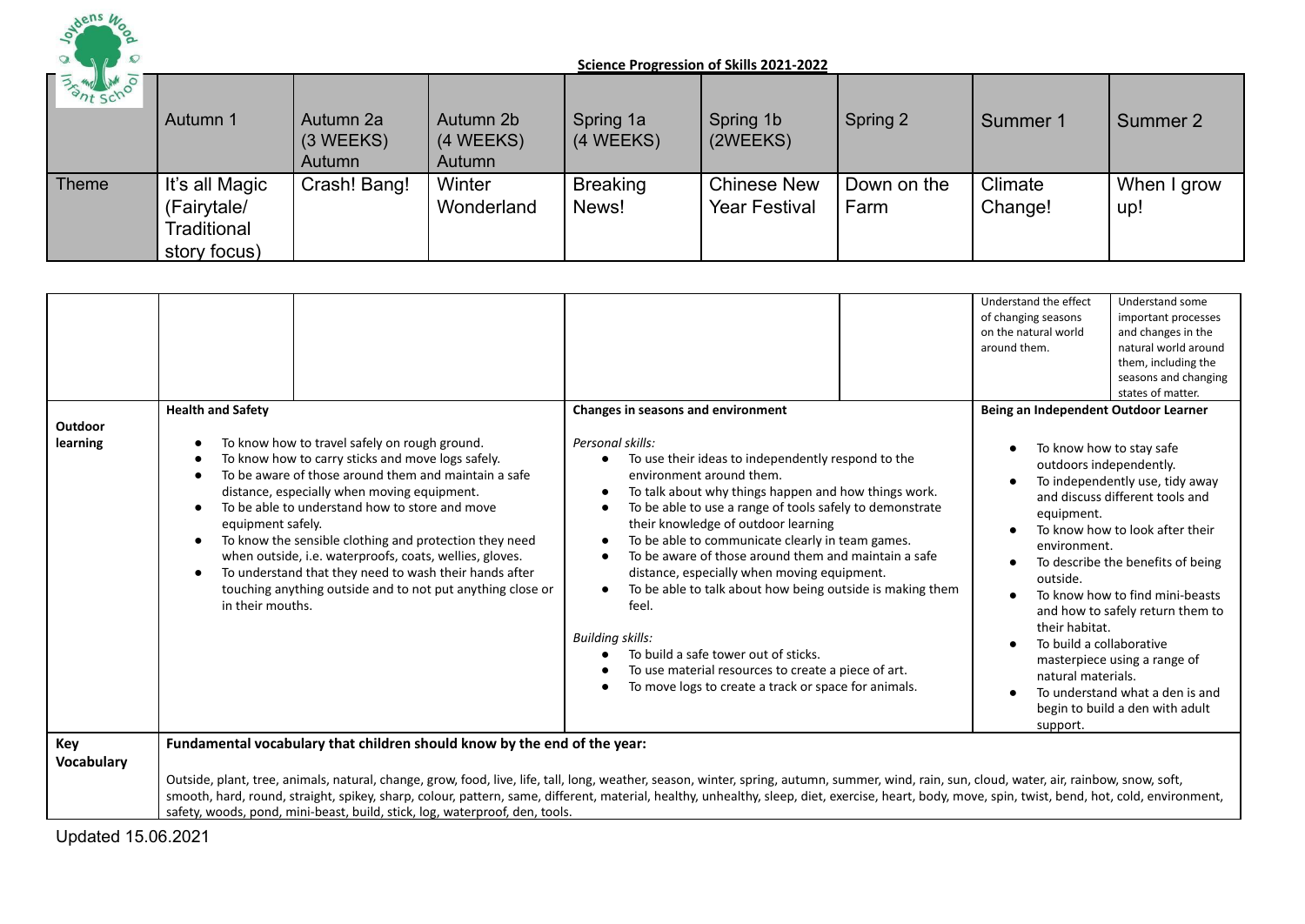

| <b>BASINE SCHOOL</b> | Autumn 1                                                     | Autumn 2a<br>$(3 \, \text{WEEKS})$<br>Autumn | Autumn 2b<br>(4 WEEKS)<br>Autumn | Spring 1a<br>(4 WEEKS)   | Spring 1b<br>(2WEEKS)                      | Spring 2            | Summer 1           | Summer 2           |
|----------------------|--------------------------------------------------------------|----------------------------------------------|----------------------------------|--------------------------|--------------------------------------------|---------------------|--------------------|--------------------|
| Theme                | It's all Magic<br>(Fairytale/<br>Traditional<br>story focus) | Crash! Bang!                                 | Winter<br>Wonderland             | <b>Breaking</b><br>News! | <b>Chinese New</b><br><b>Year Festival</b> | Down on the<br>Farm | Climate<br>Change! | When I grow<br>up! |

| This is not an extensive list of vocabulary and this can be added to based on the children and Teacher judgement. The reason for this is to prevent the narrowing of the curriculum for |
|-----------------------------------------------------------------------------------------------------------------------------------------------------------------------------------------|
| EYFS.                                                                                                                                                                                   |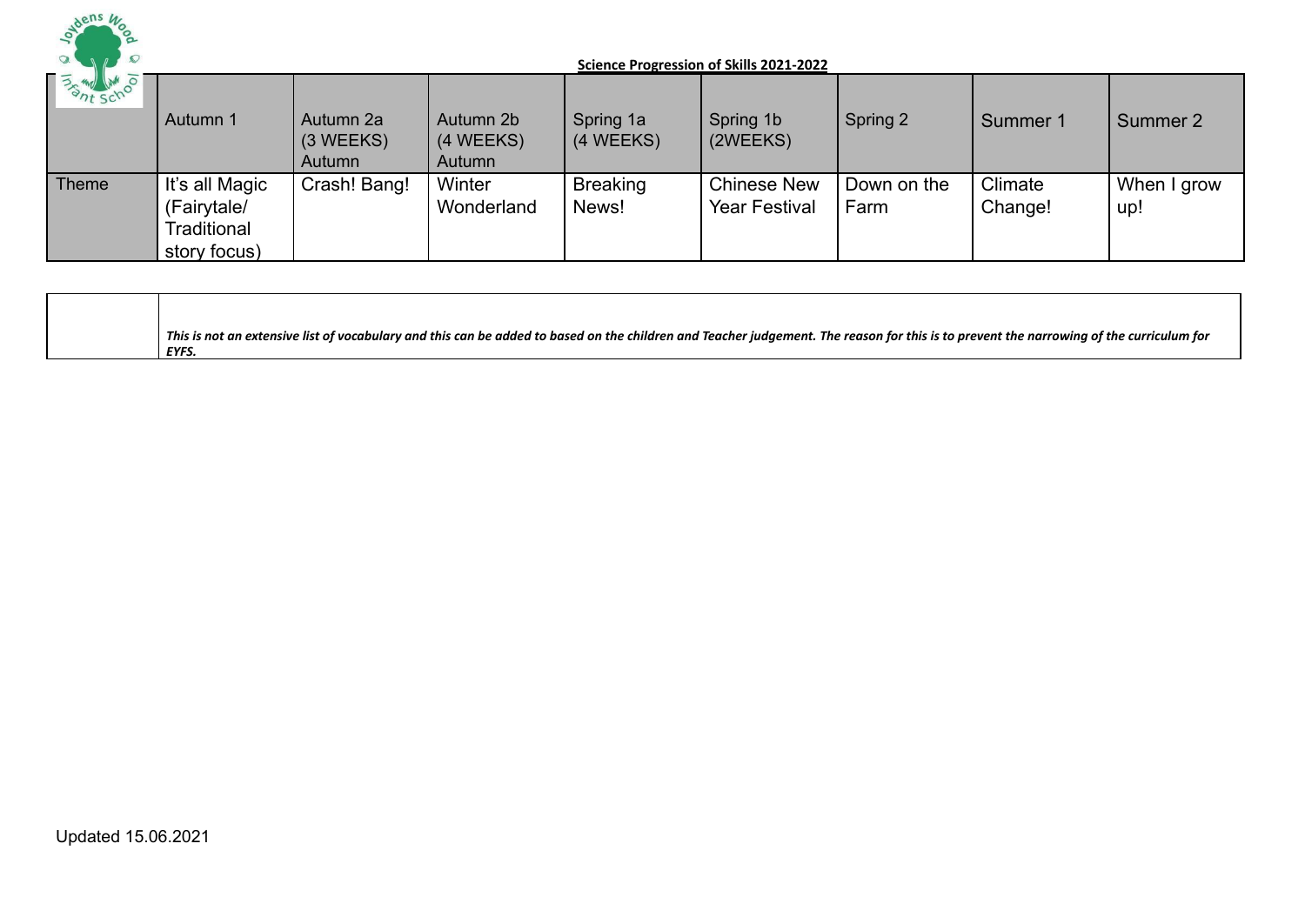

| <b>BANK SCHOOL</b> | Autumn 1                                                     | Autumn 2a<br>$(3 \, \text{WEEKS})$<br>Autumn | Autumn 2b<br>(4 WEEKS)<br>Autumn | Spring 1a<br>(4 WEEKS)   | Spring 1b<br>(2WEEKS)                      | Spring 2            | Summer 1           | Summer 2           |
|--------------------|--------------------------------------------------------------|----------------------------------------------|----------------------------------|--------------------------|--------------------------------------------|---------------------|--------------------|--------------------|
| Theme              | It's all Magic<br>(Fairytale/<br>Traditional<br>story focus) | Crash! Bang!                                 | Winter<br>Wonderland             | <b>Breaking</b><br>News! | <b>Chinese New</b><br><b>Year Festival</b> | Down on the<br>Farm | Climate<br>Change! | When I grow<br>up! |

|                                  | Year 1                             |                                                                                                                                                                                                                                                                                                                                                                                                                                       |                                                                                                                                                                                                                                                                                                                                                                                                                                                  |                                                                                                                                                                                                                                                                                                                                                                                                                                                                       |  |                                                                                                                                                                                                                                                                                                                                                                                                                                                 |                                                                                                                                                                                                                                                                                                                                                                                                                                                          |                                                                                                                                                                                                                                                                                                                                                                                                                              |  |  |  |
|----------------------------------|------------------------------------|---------------------------------------------------------------------------------------------------------------------------------------------------------------------------------------------------------------------------------------------------------------------------------------------------------------------------------------------------------------------------------------------------------------------------------------|--------------------------------------------------------------------------------------------------------------------------------------------------------------------------------------------------------------------------------------------------------------------------------------------------------------------------------------------------------------------------------------------------------------------------------------------------|-----------------------------------------------------------------------------------------------------------------------------------------------------------------------------------------------------------------------------------------------------------------------------------------------------------------------------------------------------------------------------------------------------------------------------------------------------------------------|--|-------------------------------------------------------------------------------------------------------------------------------------------------------------------------------------------------------------------------------------------------------------------------------------------------------------------------------------------------------------------------------------------------------------------------------------------------|----------------------------------------------------------------------------------------------------------------------------------------------------------------------------------------------------------------------------------------------------------------------------------------------------------------------------------------------------------------------------------------------------------------------------------------------------------|------------------------------------------------------------------------------------------------------------------------------------------------------------------------------------------------------------------------------------------------------------------------------------------------------------------------------------------------------------------------------------------------------------------------------|--|--|--|
| <b>Science days</b><br>and weeks |                                    |                                                                                                                                                                                                                                                                                                                                                                                                                                       |                                                                                                                                                                                                                                                                                                                                                                                                                                                  |                                                                                                                                                                                                                                                                                                                                                                                                                                                                       |  | <b>National Science Week</b><br>7th-11th March 2022                                                                                                                                                                                                                                                                                                                                                                                             | In School Science<br>Week- Whole school<br>climate change<br>exhibition (on<br>playground)                                                                                                                                                                                                                                                                                                                                                               |                                                                                                                                                                                                                                                                                                                                                                                                                              |  |  |  |
| <b>Area of Science</b>           | from.<br>squashing,<br>stretching, | <b>Everyday materials</b><br>Identify up to 6<br>materials and<br>describe some<br>physical properties.<br>Sort a range of<br>materials into groups<br>and make the<br>distinction between<br>the object and the<br>material it is made<br>Key vocabulary:<br>absorbent/not<br>absorbent, bending,<br>bendy/not bendy,<br>gas, glass, hard/soft,<br>liquid, metal, plastic,<br>property, rock,<br>rough/smooth,<br>shiny/dull, solid, | Seasonal change<br>Name and identify<br>general seasonal<br>change. Identify<br>general<br>characteristics of<br>the seasons.<br>Describe the<br>changing seasons<br>with a number of<br>indicators and relate<br>the weather<br>typically associated<br>with each season<br>across a year.<br><b>Key Vocabulary</b><br>autumn, dark, day<br>length, days, hours,<br>light, months,<br>moon, movement,<br>shadow, spring,<br>summer, sun, winter | <b>Everyday materials</b><br>Identify the<br>suitability of<br>materials and why<br>the properties are<br>important.<br>To understand what<br>recycling is and its<br>importance.<br>Key vocabulary:<br>absorbent/not<br>absorbent, bending,<br>bendy/not bendy,<br>gas, glass, hard/soft,<br>liquid, metal, plastic,<br>property, rock,<br>rough/smooth,<br>shiny/dull, solid,<br>squashing,<br>stretching,<br>stretchy/stiff,<br>twisting, water,<br>waterproof/not |  | <b>Plants</b><br>Name up to 10<br>common plants and<br>/or trees and name<br>most plant/tree<br>plants by selecting<br>correct labels<br>Gather and record<br>data. Relate parts of<br>plants to food stuff<br>Key vocabulary:<br>branches, bud, bulb,<br>deciduous tree.<br>evergreen tree,<br>flowers, fruit,<br>garden/flowering<br>plants, leaves,<br>petals, roots, seed,<br>stem, trunk, wild<br>plants, twig<br>Local<br>plants/flowers: | Seasonal change<br>Associate the<br>changing seasons<br>with indicators to<br>animal and plant<br>behaviour. Discuss<br>the temperature of<br>the seasons. Explain<br>how the daylight<br>hours vary.<br>Identify and<br>understand what<br>pollution is.<br>Understand what<br>energy is used for.<br><b>Key Vocabulary</b><br>autumn, dark, day<br>length, days, hours,<br>light, months, moon,<br>movement, shadow,<br>spring, summer, sun,<br>winter | Animals, including<br>humans<br>Identify most body<br>parts by selecting<br>correct labels to<br>pictures.<br>Identify why it is<br>important to keep<br>healthy.<br><b>Key Vocabulary:</b><br>Body - head, neck,<br>shoulders, arms,<br>elbows, wrist,<br>fingers, chest,<br>abdomen, legs,<br>thighs, knees, shins,<br>feet, toes.<br>Senses -<br>tongue-taste,<br>nose-smell, ears<br>hearing, eyes-sight,<br>skin-touch. |  |  |  |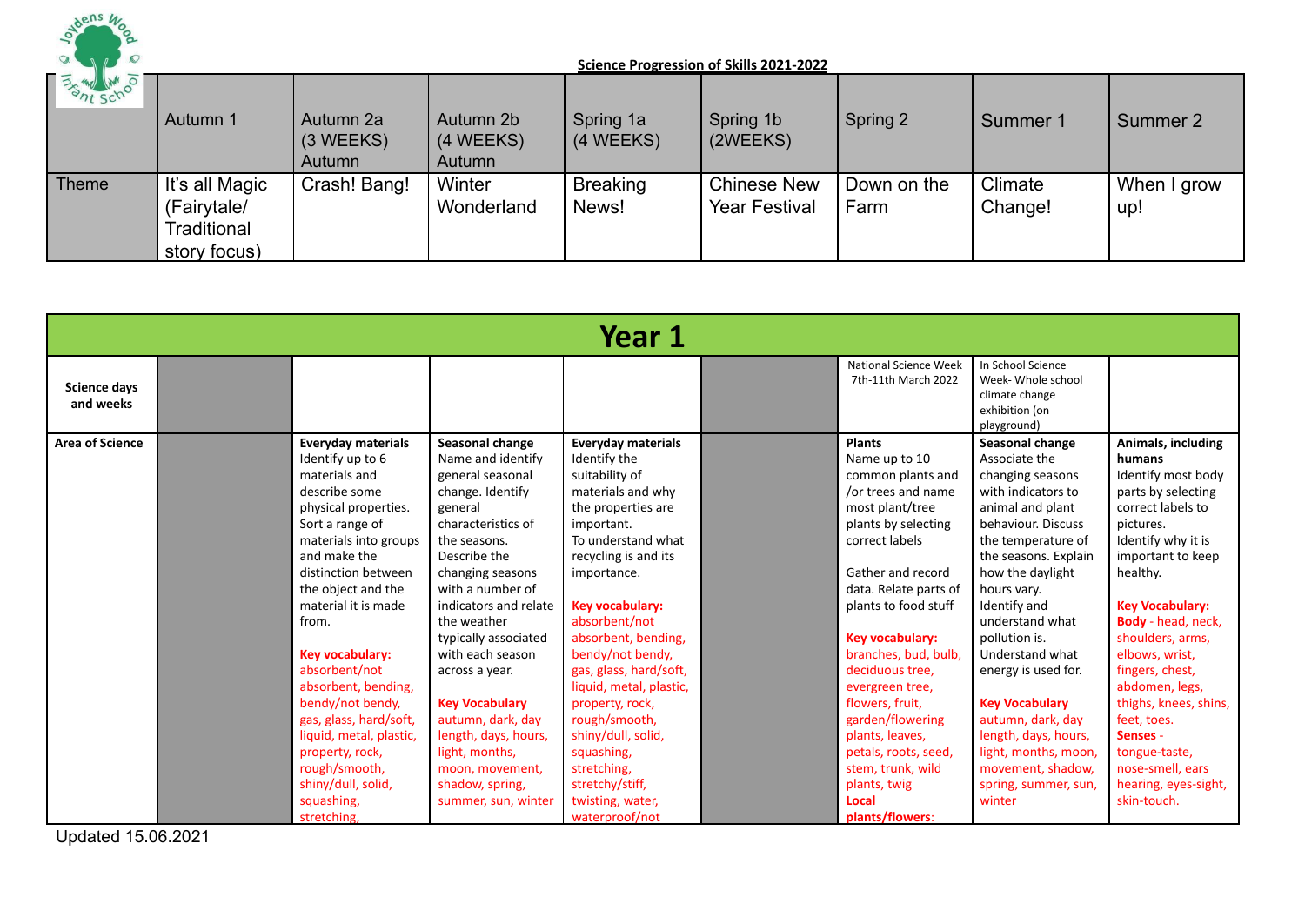

| <b>BANK SCHOOL</b> | Autumn 1                                                     | Autumn 2a<br>(3 WEEKS)<br>Autumn | Autumn 2b<br>(4 WEEKS)<br>Autumn | Spring 1a<br>(4 WEEKS)   | Spring 1b<br>(2WEEKS)                      | Spring 2            | Summer 1           | Summer 2           |
|--------------------|--------------------------------------------------------------|----------------------------------|----------------------------------|--------------------------|--------------------------------------------|---------------------|--------------------|--------------------|
| Theme              | It's all Magic<br>(Fairytale/<br>Traditional<br>story focus) | Crash! Bang!                     | Winter<br>Wonderland             | <b>Breaking</b><br>News! | <b>Chinese New</b><br><b>Year Festival</b> | Down on the<br>Farm | Climate<br>Change! | When I grow<br>up! |

|  | stretchy/stiff,    | waterproof, wood.  | daffodils, poppies,  | Animals, including      |
|--|--------------------|--------------------|----------------------|-------------------------|
|  | twisting, water,   | opaque/see-through | dandelions,          | humans                  |
|  | waterproof/not     |                    | sunflowers,          |                         |
|  | waterproof, wood.  |                    | snowdrops, beans,    | Describe the            |
|  | opaque/see-through |                    | carrots, tomatoes,   | characteristics of      |
|  |                    |                    | strawberries, mint.  | mammals, birds, fish,   |
|  |                    |                    | Identify trees: oak, | reptiles and            |
|  |                    |                    | ash, horse chestnut, | amphibians.             |
|  |                    |                    | sycamore, pine,      |                         |
|  |                    |                    | conifer, holly.      | <b>Key vocabulary:</b>  |
|  |                    |                    |                      | Food fish (cod, trout,  |
|  |                    |                    |                      | tuna) clownfish,        |
|  |                    |                    |                      | shark; fish: goldfish,  |
|  |                    |                    |                      | koi.                    |
|  |                    |                    |                      | Amphibians: frog,       |
|  |                    |                    |                      | toad, newt.             |
|  |                    |                    |                      | Birds: blackbird,       |
|  |                    |                    |                      | robin, starling,        |
|  |                    |                    |                      | sparrow, tit, pigeon,   |
|  |                    |                    |                      | duck, penguin,          |
|  |                    |                    |                      | ostrich, swan,          |
|  |                    |                    |                      | chicken. Mammals:       |
|  |                    |                    |                      | Humans, wild            |
|  |                    |                    |                      | animals such as         |
|  |                    |                    |                      | primates, (ape,         |
|  |                    |                    |                      | gorilla, orangutan,     |
|  |                    |                    |                      | chimpanzee)             |
|  |                    |                    |                      | monkey, lion, tiger,    |
|  |                    |                    |                      | elephant, zebra,        |
|  |                    |                    |                      | giraffe etc.            |
|  |                    |                    |                      | <b>Carnivores-</b> meat |
|  |                    |                    |                      | eaters-tiger, wolf,     |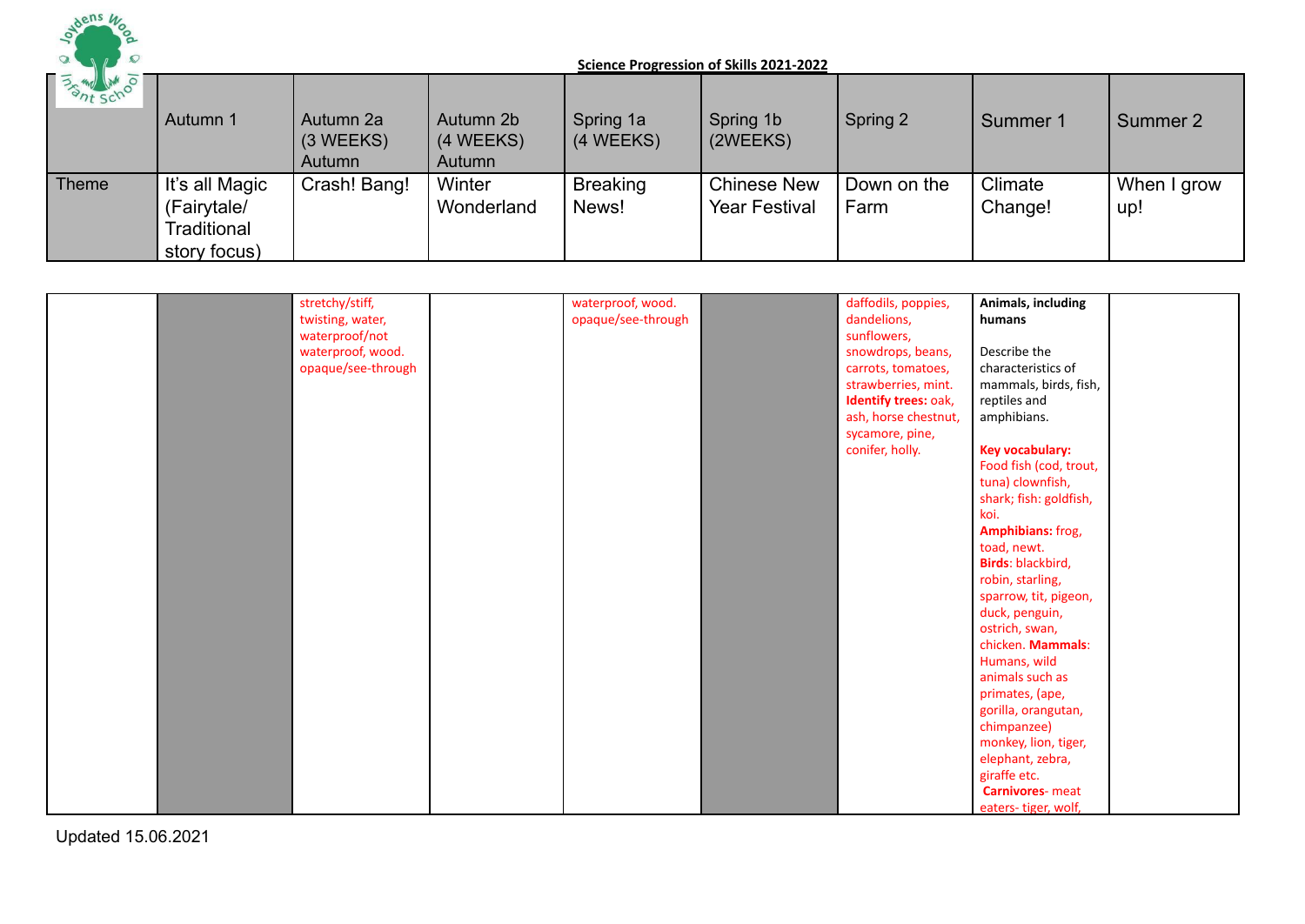

| <b>Example 11 AM OF</b> | Autumn 1                                                     | Autumn 2a<br>(3 WEEKS)<br>Autumn | Autumn 2b<br>(4 WEEKS)<br>Autumn | Spring 1a<br>(4 WEEKS)   | Spring 1b<br>(2WEEKS)                      | Spring 2            | Summer 1           | Summer 2           |
|-------------------------|--------------------------------------------------------------|----------------------------------|----------------------------------|--------------------------|--------------------------------------------|---------------------|--------------------|--------------------|
| Theme                   | It's all Magic<br>(Fairytale/<br>Traditional<br>story focus) | Crash! Bang!                     | Winter<br>Wonderland             | <b>Breaking</b><br>News! | <b>Chinese New</b><br><b>Year Festival</b> | Down on the<br>Farm | Climate<br>Change! | When I grow<br>up! |

|                                                                                   |                                                                                                                                                                                                                                   |                                                                                                    |                                                                                                                                          |                                                                                                                      | orca, owl, eagle,<br>hawk.<br>Herbivores-plant<br>eaters-rabbit, zebra,<br>sheep, horse, cow:<br><b>Omnivores-plant</b><br>and meat eaters-<br>Human, bear,<br>badger, ape.                                                                     |                                                                            |
|-----------------------------------------------------------------------------------|-----------------------------------------------------------------------------------------------------------------------------------------------------------------------------------------------------------------------------------|----------------------------------------------------------------------------------------------------|------------------------------------------------------------------------------------------------------------------------------------------|----------------------------------------------------------------------------------------------------------------------|-------------------------------------------------------------------------------------------------------------------------------------------------------------------------------------------------------------------------------------------------|----------------------------------------------------------------------------|
|                                                                                   |                                                                                                                                                                                                                                   |                                                                                                    |                                                                                                                                          |                                                                                                                      | Farm animals: cow,<br>horse, sheep, goat,<br>donkey.<br>Pet animals: cat,<br>dog, hamster,<br>mouse, guinea pig:<br><b>Woodland animals:</b><br>badger, fox, deer,<br>squirrel                                                                  |                                                                            |
| Emerging<br><b>Use in</b><br>conjunction to<br><b>Assessment</b><br>tracker grids | I can identify a<br>limited number of<br>materials with<br>prompting.<br>I can describe at least<br>one physical<br>property of a limited<br>number of materials<br>with prompting.<br>I can group together<br>similar materials. | I can identify<br>general<br>characteristics of<br>the seasons.<br>I can name the four<br>seasons. | I can say why a<br>material has been<br>used, linking to the<br>properties.<br>I can identify simple<br>objects made of one<br>material. | I can name a limited<br>number of plants<br>with prompting.<br>I can name some<br>plant/tree parts<br>with prompting | I can identify why<br>there is changing<br>seasons.<br>I know what<br>temperature is.<br>I can describe all<br>common chordate<br>animals as having an<br>internal skeleton of<br>bones covered by<br>flesh with visible<br>sense organs, eyes, | I can identify body<br>parts with<br>prompting.<br>I know the 5<br>senses. |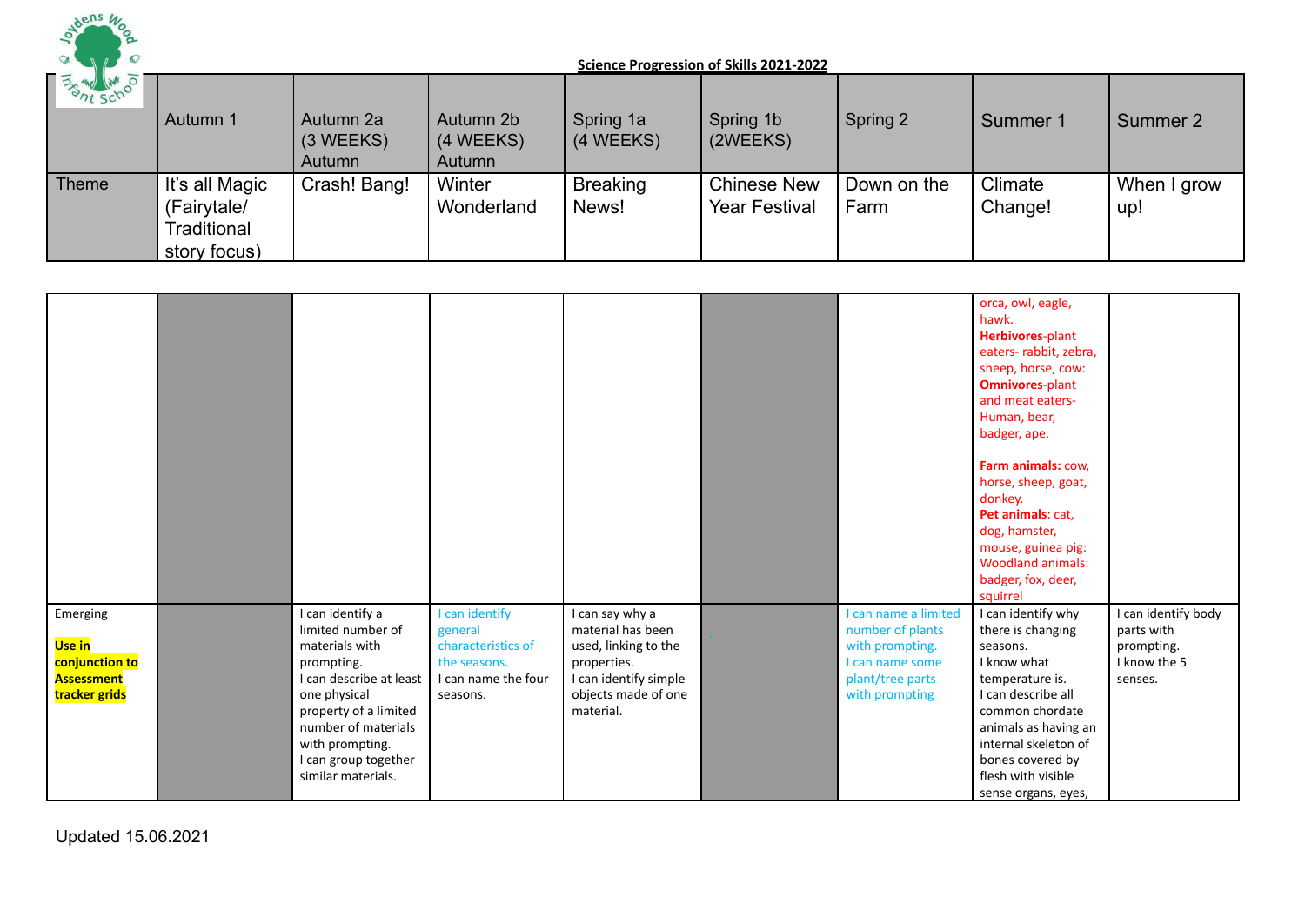

| <b>FASHING AND STATE</b> | Autumn 1                                                     | Autumn 2a<br>$(3 \, \text{WEEKS})$<br>Autumn | Autumn 2b<br>(4 WEEKS)<br>Autumn | Spring 1a<br>(4 WEEKS)   | Spring 1b<br>(2WEEKS)                      | Spring 2            | Summer 1           | Summer 2           |
|--------------------------|--------------------------------------------------------------|----------------------------------------------|----------------------------------|--------------------------|--------------------------------------------|---------------------|--------------------|--------------------|
| Theme                    | It's all Magic<br>(Fairytale/<br>Traditional<br>story focus) | Crash! Bang!                                 | Winter<br>Wonderland             | <b>Breaking</b><br>News! | <b>Chinese New</b><br><b>Year Festival</b> | Down on the<br>Farm | Climate<br>Change! | When I grow<br>up! |

|                                                                                   |                                                                                                                                                                                                                        |                                                                                         |                                                                                                                                                                                                                                                                        |                                                                                                                                                                                                       | ears, nose, tongue<br>etc.                                                                                                                                                                                                                                                                                                                                                                                                                                                                    |                                                                                                                                                                               |
|-----------------------------------------------------------------------------------|------------------------------------------------------------------------------------------------------------------------------------------------------------------------------------------------------------------------|-----------------------------------------------------------------------------------------|------------------------------------------------------------------------------------------------------------------------------------------------------------------------------------------------------------------------------------------------------------------------|-------------------------------------------------------------------------------------------------------------------------------------------------------------------------------------------------------|-----------------------------------------------------------------------------------------------------------------------------------------------------------------------------------------------------------------------------------------------------------------------------------------------------------------------------------------------------------------------------------------------------------------------------------------------------------------------------------------------|-------------------------------------------------------------------------------------------------------------------------------------------------------------------------------|
| Expected<br><b>Use in</b><br>conjunction to<br><b>Assessment</b><br>tracker grids | I can identify up to 6<br>materials with<br>prompting questions.<br>I can describe some<br>physical properties of<br>some materials.<br>I can sort a range of<br>materials into groups<br>with prompting<br>questions. | can relate the<br>weather typically<br>associated with<br>each season across<br>a year. | I can make the<br>distinction between<br>the object and the<br>material it is made<br>from.<br>I can give reasons,<br>using Scientific<br>vocabulary, as to<br>why a material is<br>suitable.<br>I know what<br>recycling is and can<br>sort materials into<br>groups. | I can name up to 10<br>common plants and<br>or trees with little<br>prompting<br>I can name most<br>plant/tree plants by<br>selecting correct<br>labels to pictures<br>answering simple<br>questions. | I can describe the<br>changing seasons<br>with a number of<br>indicators.<br>I can link changing<br>seasons to animal<br>behaviour.<br>I can give a<br>numerical<br>equivalence to the<br>temperature of the<br>seasons.<br>I can correctly<br>describe mammals<br>and birds as warm<br>blooded covered<br>with fur and<br>feathers, and fish,<br>reptiles and<br>amphibians as cold<br>blooded; fish as<br>having scales,<br>reptiles and<br>amphibian as having<br>rough or smooth<br>skin. | I can identify most<br>body parts by<br>selecting correct<br>labels to pictures<br>etc.<br>I can use the 5<br>senses correctly.<br>I can identify how<br>people stay healthy. |
| Exceeding<br>Use in<br>conjunction to                                             | I can identify over 6<br>materials with<br>confidence and<br>certainty.                                                                                                                                                | can explain how<br>the daylight hours<br>vary between                                   | I can identify<br>combination<br>materials with                                                                                                                                                                                                                        | I can name over 10<br>common<br>plants/trees with<br>confidence.                                                                                                                                      | I can associate the<br>changing seasons<br>with a number of<br>indicators to animal                                                                                                                                                                                                                                                                                                                                                                                                           | I can identify all<br>body parts<br>accurately drawing<br>and pictures and/or                                                                                                 |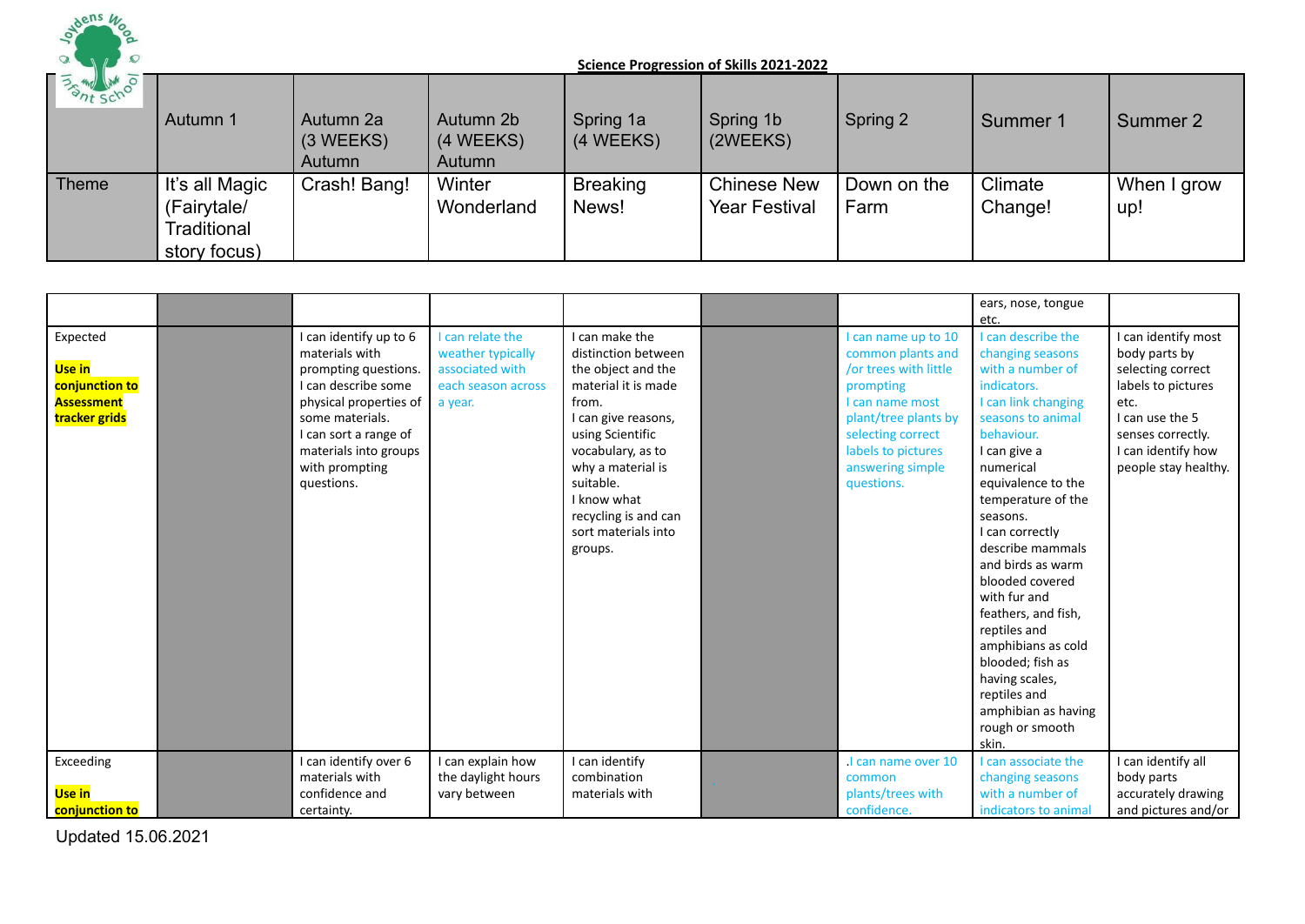

| <b>BANK WAS</b> | Autumn 1                                                     | Autumn 2a<br>$(3 \, \text{WEEKS})$<br>Autumn | Autumn 2b<br>(4 WEEKS)<br>Autumn | Spring 1a<br>(4 WEEKS)   | Spring 1b<br>(2WEEKS)                      | Spring 2            | Summer 1           | Summer 2           |
|-----------------|--------------------------------------------------------------|----------------------------------------------|----------------------------------|--------------------------|--------------------------------------------|---------------------|--------------------|--------------------|
| Theme           | It's all Magic<br>(Fairytale/<br>Traditional<br>story focus) | Crash! Bang!                                 | Winter<br>Wonderland             | <b>Breaking</b><br>News! | <b>Chinese New</b><br><b>Year Festival</b> | Down on the<br>Farm | Climate<br>Change! | When I grow<br>up! |

| Assessment<br>tracker grids |                                                                              | I can identify the<br>physical properties of<br>a wide range of<br>materials with<br>confidence and<br>certainty, gathering<br>and recording data to<br>help in answering<br>questions.<br>I can sort a range of<br>materials accurately<br>and consistently into<br>groups explaining<br>their reasoning. | mid-winter and<br>mid-summer.                                             | confidence and<br>certainty.<br>I can explain what<br>recycling is and why<br>it is important.<br>I can sort materials<br>and objects into<br>recycling groups and<br>give reasons for my<br>choices. | I can gather and<br>record data to help.<br>I can name all<br>common plants and<br>trees written<br>labelling of pictures<br>and diagrams:<br>asking simple<br>questions.<br>I can use my<br>observations and<br>ideas to relate parts<br>of plants to food<br>stuffs | and plant behaviour<br>and give reasons as<br>to why.<br>I can give a<br>numerical<br>equivalence to the<br>temperature of the<br>seasons. e.g. using<br>the rhyme "5, 10, 21-<br>winter, spring and<br>summer sun" and<br>compare the<br>temperatures in<br>different<br>environments.<br>I can use my<br>observations to<br>describe most<br>mammals, reptiles<br>and amphibian as<br>having four limbs<br>(arms and) legs or<br>flippers) and suggest<br>examples of those<br>that do not obviously<br>show these | diagrams<br>associating the<br>correct parts with<br>one (or more) of<br>the five senses.<br>I can explain why 5<br>senses are<br>important.<br>I can explain why it<br>is important to stay<br>healthy and what<br>people can do to<br>stay healthy. |
|-----------------------------|------------------------------------------------------------------------------|------------------------------------------------------------------------------------------------------------------------------------------------------------------------------------------------------------------------------------------------------------------------------------------------------------|---------------------------------------------------------------------------|-------------------------------------------------------------------------------------------------------------------------------------------------------------------------------------------------------|-----------------------------------------------------------------------------------------------------------------------------------------------------------------------------------------------------------------------------------------------------------------------|----------------------------------------------------------------------------------------------------------------------------------------------------------------------------------------------------------------------------------------------------------------------------------------------------------------------------------------------------------------------------------------------------------------------------------------------------------------------------------------------------------------------|-------------------------------------------------------------------------------------------------------------------------------------------------------------------------------------------------------------------------------------------------------|
| <b>Outdoor</b><br>Learning  | Key skills:<br>- To work in a team<br>to build a shelter<br>and animal home. | Key skills:<br>- To create a natural<br>picture frame and<br>discuss the                                                                                                                                                                                                                                   | Key skills:<br>- To discuss the<br>weather and how it<br>has an impact on |                                                                                                                                                                                                       | Key skills:<br>-To observe and<br>describe how seeds<br>and bulbs grow.<br>-To identify and                                                                                                                                                                           | Key skills:<br>-To discuss the<br>weather and how it<br>has an impact on the<br>environment.                                                                                                                                                                                                                                                                                                                                                                                                                         | Key skills:<br>-To know what<br>humans and<br>animals need to                                                                                                                                                                                         |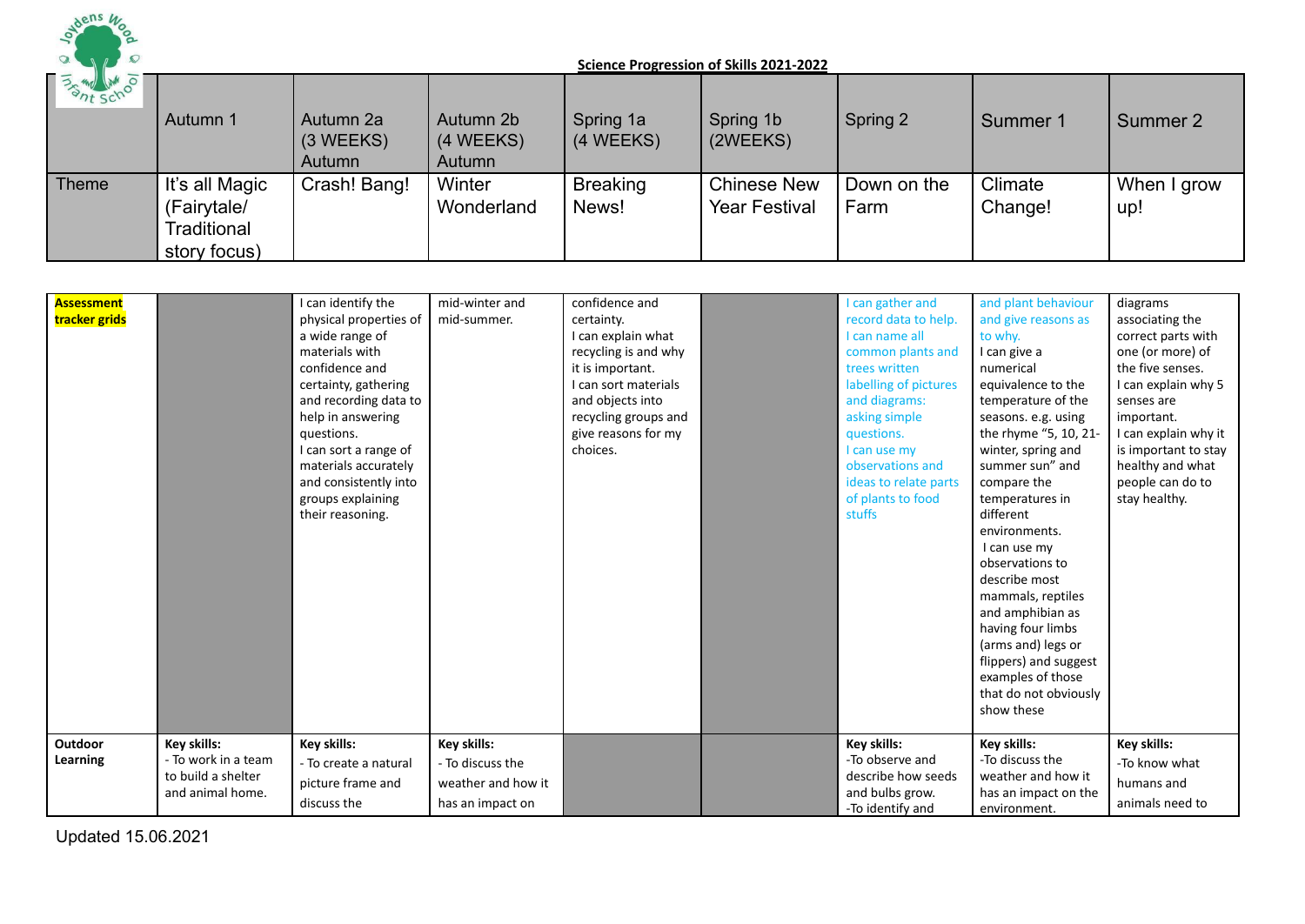

| <b>BASINE SCHOOL</b> | Autumn 1                                                     | Autumn 2a<br>$(3 \, \text{WEEKS})$<br>Autumn | Autumn 2b<br>(4 WEEKS)<br>Autumn | Spring 1a<br>(4 WEEKS)   | Spring 1b<br>(2WEEKS)                      | Spring 2            | Summer 1           | Summer 2           |
|----------------------|--------------------------------------------------------------|----------------------------------------------|----------------------------------|--------------------------|--------------------------------------------|---------------------|--------------------|--------------------|
| Theme                | It's all Magic<br>(Fairytale/<br>Traditional<br>story focus) | Crash! Bang!                                 | Winter<br>Wonderland             | <b>Breaking</b><br>News! | <b>Chinese New</b><br><b>Year Festival</b> | Down on the<br>Farm | Climate<br>Change! | When I grow<br>up! |

|                                  | - To make a                                                            | properties of the                                                                                                           | the environment. |                                        |                                                                                                                      | name a variety of                |                                               | survive (water, |  |
|----------------------------------|------------------------------------------------------------------------|-----------------------------------------------------------------------------------------------------------------------------|------------------|----------------------------------------|----------------------------------------------------------------------------------------------------------------------|----------------------------------|-----------------------------------------------|-----------------|--|
|                                  | miniature shelter                                                      | natural materials                                                                                                           |                  |                                        |                                                                                                                      | wild and garden                  |                                               | food, air).     |  |
|                                  | using natural                                                          | that they have used                                                                                                         |                  |                                        |                                                                                                                      | plants.                          |                                               |                 |  |
|                                  | materials.                                                             | (flexible or                                                                                                                |                  |                                        |                                                                                                                      | -To describe the                 |                                               |                 |  |
|                                  |                                                                        | non-flexible)                                                                                                               |                  |                                        |                                                                                                                      | plant structure                  |                                               |                 |  |
|                                  |                                                                        | - To use natural                                                                                                            |                  |                                        |                                                                                                                      | (including trees                 |                                               |                 |  |
|                                  |                                                                        | materials to create<br>artwork that they                                                                                    |                  |                                        |                                                                                                                      | )-To identify                    |                                               |                 |  |
|                                  |                                                                        | can talk about. (mud                                                                                                        |                  |                                        |                                                                                                                      | deciduous and                    |                                               |                 |  |
|                                  |                                                                        | painting)                                                                                                                   |                  |                                        |                                                                                                                      | evergreen trees.<br>-To name and |                                               |                 |  |
|                                  |                                                                        | - To make a                                                                                                                 |                  |                                        |                                                                                                                      | identify some trees              |                                               |                 |  |
|                                  |                                                                        |                                                                                                                             |                  |                                        |                                                                                                                      | in our grounds by                |                                               |                 |  |
|                                  |                                                                        | miniature shelter                                                                                                           |                  |                                        |                                                                                                                      | using a simple ID                |                                               |                 |  |
|                                  |                                                                        | using natural                                                                                                               |                  |                                        |                                                                                                                      | guide.                           |                                               |                 |  |
|                                  |                                                                        | materials.                                                                                                                  |                  |                                        |                                                                                                                      | -To look after the               |                                               |                 |  |
|                                  |                                                                        |                                                                                                                             |                  |                                        |                                                                                                                      | animals, plants and              |                                               |                 |  |
|                                  |                                                                        |                                                                                                                             |                  |                                        |                                                                                                                      | creatures in their               |                                               |                 |  |
|                                  |                                                                        |                                                                                                                             |                  |                                        |                                                                                                                      | environment.                     |                                               |                 |  |
| <b>Working</b><br>Scientifically | Children can:                                                          | Asking Questions and Carrying Out Fair and Comparative Tests                                                                |                  |                                        |                                                                                                                      |                                  |                                               |                 |  |
|                                  | $\bullet$                                                              |                                                                                                                             |                  |                                        | explore the world around them, leading them to ask some simple scientific questions about how and why things happen. |                                  |                                               |                 |  |
| <b>These</b>                     | $\bullet$                                                              | begin to recognise ways in which they might answer scientific questions.                                                    |                  |                                        |                                                                                                                      |                                  |                                               |                 |  |
| statements link                  | carry out simple practical tests, using simple equipment.<br>$\bullet$ |                                                                                                                             |                  |                                        |                                                                                                                      |                                  |                                               |                 |  |
| explicitly to the                |                                                                        | experience different types of scientific enquiries, including practical activities.                                         |                  |                                        |                                                                                                                      |                                  |                                               |                 |  |
| ideas for depth                  |                                                                        |                                                                                                                             |                  |                                        |                                                                                                                      |                                  |                                               |                 |  |
| cards.                           |                                                                        |                                                                                                                             |                  | <b>Observing and Measuring Changes</b> |                                                                                                                      |                                  | <b>Drawing Conclusions, Noticing Patterns</b> |                 |  |
|                                  |                                                                        |                                                                                                                             |                  | Children can:                          |                                                                                                                      |                                  | and Presenting Findings Children can:         |                 |  |
|                                  |                                                                        | observe the natural and humanly constructed world<br>notice links between cause and<br>around them.<br>effect with support. |                  |                                        |                                                                                                                      |                                  |                                               |                 |  |
|                                  |                                                                        |                                                                                                                             |                  |                                        |                                                                                                                      |                                  |                                               |                 |  |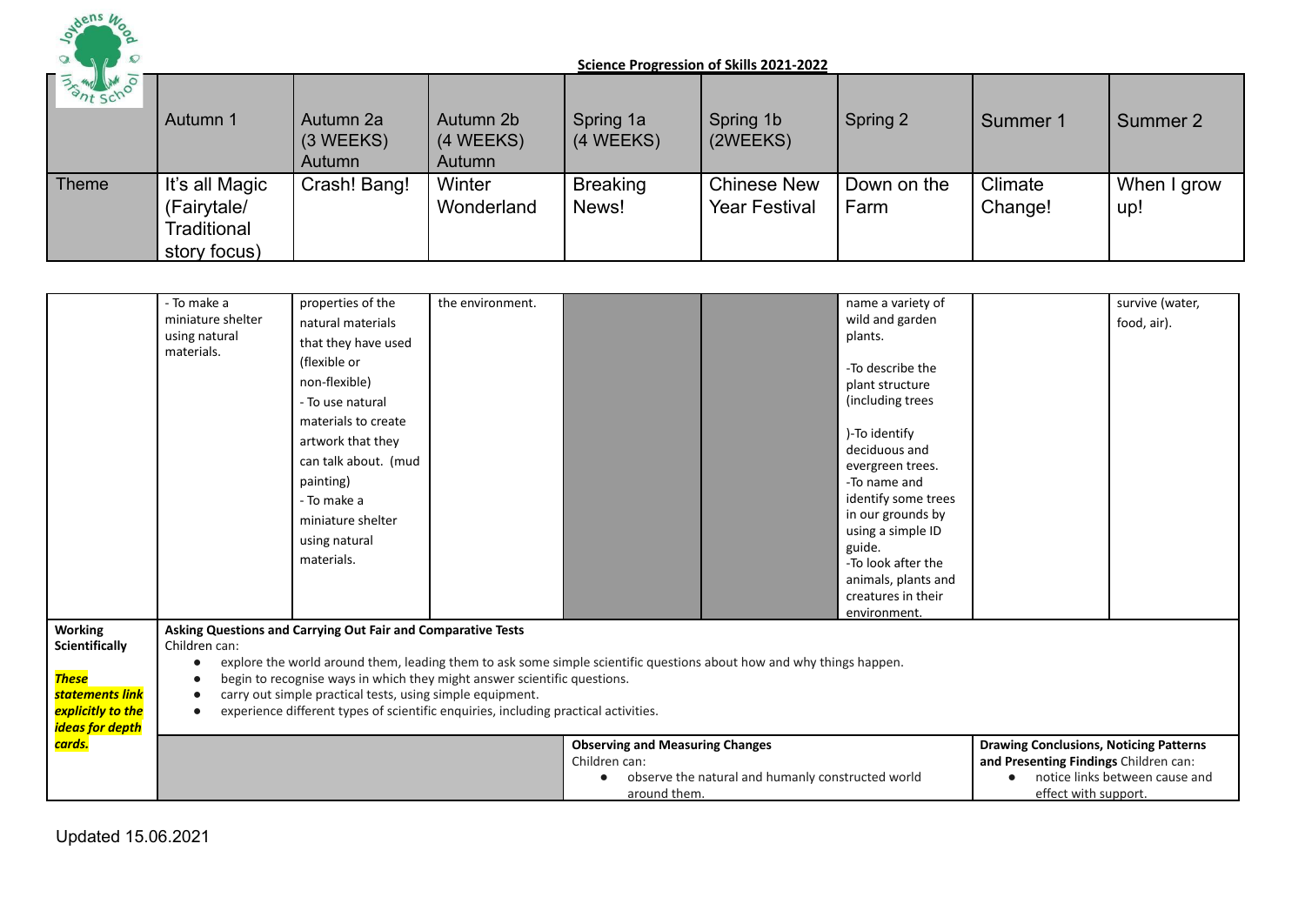

| <b>BASINE SCHOOL</b> | Autumn 1                                                     | Autumn 2a<br>$(3 \, \text{WEEKS})$<br>Autumn | Autumn 2b<br>(4 WEEKS)<br>Autumn | Spring 1a<br>(4 WEEKS)   | Spring 1b<br>(2WEEKS)                      | Spring 2            | Summer 1           | Summer 2           |
|----------------------|--------------------------------------------------------------|----------------------------------------------|----------------------------------|--------------------------|--------------------------------------------|---------------------|--------------------|--------------------|
| Theme                | It's all Magic<br>(Fairytale/<br>Traditional<br>story focus) | Crash! Bang!                                 | Winter<br>Wonderland             | <b>Breaking</b><br>News! | <b>Chinese New</b><br><b>Year Festival</b> | Down on the<br>Farm | Climate<br>Change! | When I grow<br>up! |

|  | observe changes over time. use simple measurements and<br>equipment.<br>make careful observations, sometimes using equipment to<br>help them observe carefully.                                                                                                                                                                                                                                                                                                      | begin to notice patterns and<br>relationships with support.<br>begin to draw simple conclusions.<br>identify and discuss differences<br>between their results.<br>use simple and scientific<br>language.<br>read and spell scientific<br>vocabulary at a level consistent<br>with their increasing word reading<br>and spelling knowledge. |
|--|----------------------------------------------------------------------------------------------------------------------------------------------------------------------------------------------------------------------------------------------------------------------------------------------------------------------------------------------------------------------------------------------------------------------------------------------------------------------|--------------------------------------------------------------------------------------------------------------------------------------------------------------------------------------------------------------------------------------------------------------------------------------------------------------------------------------------|
|  | Identifying, Classifying, Recording and Presenting Data<br>Children can:<br>use simple features to compare objects, materials and living things.<br>decide how to sort and classify objects into simple groups with some help.<br>record and communicate findings in a range of ways with support.<br>sort, group, gather and record data in a variety of ways to help in answering questions such as in simple<br>sorting diagrams, tally charts and simple tables. |                                                                                                                                                                                                                                                                                                                                            |

| <b>Year 2</b>                    |  |  |  |  |  |                                                                  |                                                                       |  |  |
|----------------------------------|--|--|--|--|--|------------------------------------------------------------------|-----------------------------------------------------------------------|--|--|
| <b>Science days</b><br>and weeks |  |  |  |  |  | National Science Week   In School Science<br>7th-11th March 2022 | Week- Whole school<br>climate change<br>exhibition (on<br>playground) |  |  |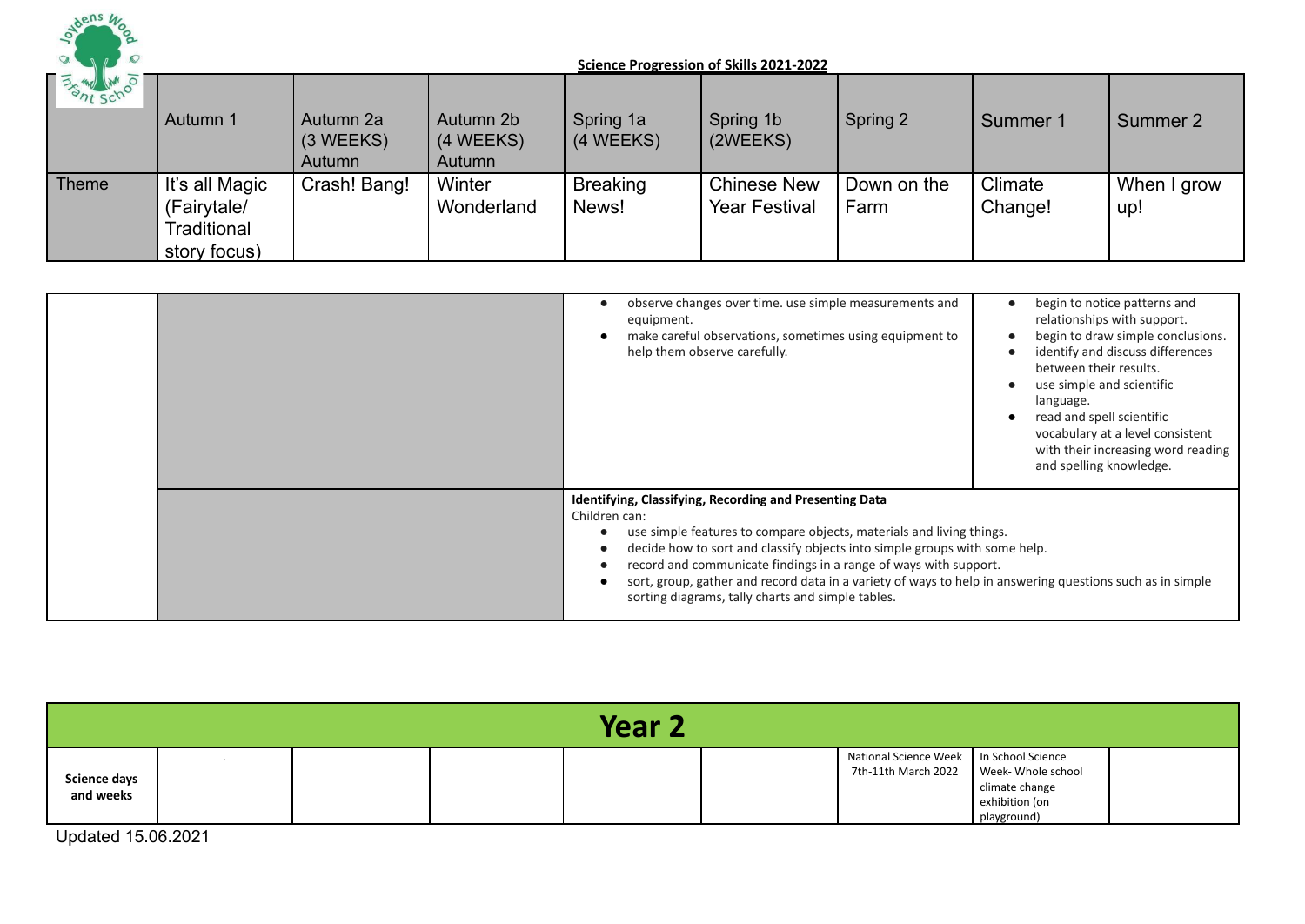

| 35 My LM 0   | Autumn 1                                                     | Autumn 2a<br>$(3 \, \text{WEEKS})$<br>Autumn | Autumn 2b<br>(4 WEEKS)<br>Autumn | Spring 1a<br>(4 WEEKS)   | Spring 1b<br>(2WEEKS)                      | Spring 2            | Summer 1           | Summer 2           |
|--------------|--------------------------------------------------------------|----------------------------------------------|----------------------------------|--------------------------|--------------------------------------------|---------------------|--------------------|--------------------|
| <b>Theme</b> | It's all Magic<br>(Fairytale/<br>Traditional<br>story focus) | Crash! Bang!                                 | Winter<br>Wonderland             | <b>Breaking</b><br>News! | <b>Chinese New</b><br><b>Year Festival</b> | Down on the<br>Farm | Climate<br>Change! | When I grow<br>up! |

| <b>Area of Science</b> | Uses of everyday      | Uses of everyday       | <b>Seasonal change</b> | Animals, including     | <b>Plants</b>         | Living things and     |
|------------------------|-----------------------|------------------------|------------------------|------------------------|-----------------------|-----------------------|
|                        | materials             | materials              | Consolidate learning   | humans                 | Draw and label        | their habitats        |
|                        | Identify objects      | Identify and explore   | of general seasonal    | Draw and label a       | diagrams to record    | Identify and classify |
|                        | which can be made     | materials that are     | change.                | diagram of a simple    | their observations    | some things that      |
|                        | from a number of      | unsuitable to make     |                        | food chain.            | and record simple     | are living, dead and  |
|                        | different materials.  | objects and explain    | Compare                |                        | measurements of       | have never been       |
|                        |                       | their properties in    | characteristics of     | Sort pictures of       | how seeds and         | alive.                |
|                        | Describe and record   | relation to their      | the seasons.           | humans at key stages   | bulbs grow.           |                       |
|                        | observations of how   | suitability.           |                        | of development and     |                       | Identify the animals  |
|                        | some objects are      |                        | Describe the           | can identify some      | Discuss why the       | and plants which      |
|                        | changed by bending,   | To understand why      | changing seasons       | changes in             | plants in different   | live in a range of    |
|                        | twisting or           | recycling is important | with a number of       | capabilities at the    | conditions grow       | contrasting habitats  |
|                        | stretching.           | and know how we        |                        | different stages.      | differently           | and explain the       |
|                        |                       | can have an impact     | indicators and relate  |                        |                       | features of the       |
|                        | <b>Key Vocabulary</b> | on the environment.    | the weather            | Discuss how to stay    | <b>Key Vocabulary</b> | habitats which        |
|                        | As per Year 1 plus,   |                        | typically associated   | healthy, what we       | As per Year 1 plus,   | meet the needs of     |
|                        | Characteristic        | <b>Key Vocabulary</b>  | with each season       | need to survive and    | germination, insect   | those animals and     |
|                        | classification,       | As per Year 1 plus,    | across a year.         | what happens when      | pollination,          | plants.               |
|                        | manmade, natural,     | characteristics        |                        | we exercise.           | nutrients,            |                       |
|                        | properties.           | classification,        | <b>Key Vocabulary</b>  |                        | pollination, seed     | <b>Key Vocabulary</b> |
|                        |                       | manmade, natural,      | autumn, dark, day      | <b>Key Vocabulary</b>  | dispersal, wind       | adaptation, alive,    |
|                        |                       | properties.            | length, days, hours,   | Adult, baby, bacteria, | pollination.          | carnivore,            |
|                        |                       |                        | light, months,         | balanced diet,         | Identify trees: oak,  | characteristics,      |
|                        |                       |                        | moon, movement,        | carbohydrates, child,  | ash, horse chestnut,  | conditions,           |
|                        |                       |                        |                        | circulation, dairy,    | sycamore, fruit tree, | consumer, dead,       |
|                        |                       |                        | shadow, spring,        | exercise, fats, fibre, | spruce, pine,         | excrete, feed, food   |
|                        |                       |                        | summer, sun,           | fitness, food groups,  | conifer, holly,       | chain, grow,          |
|                        |                       |                        | winter.                | germs, growth,         | blackberry, or        | habitat, heat,        |
|                        |                       |                        |                        | healthy, heart rate,   | hawthorn              | herbivore, life       |
|                        |                       |                        |                        | infection, life cycle, |                       | processes, light,     |
|                        |                       |                        |                        | minerals, nutrition,   |                       | living/non-living,    |
|                        |                       |                        |                        |                        |                       | micro-habitat,        |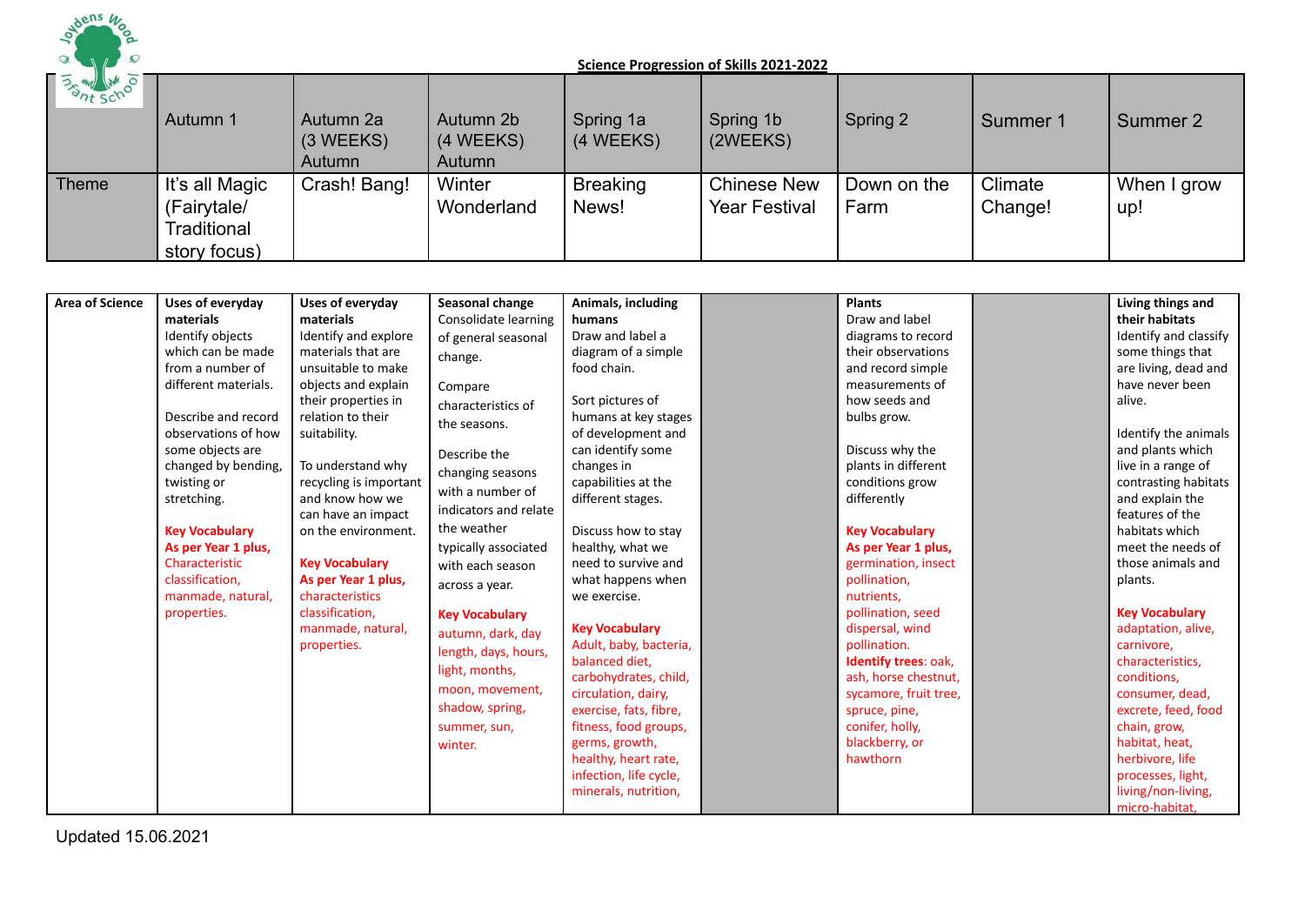

| <b>BASINE SCHOOL</b> | Autumn 1                                                     | Autumn 2a<br>(3 WEEKS)<br>Autumn | Autumn 2b<br>(4 WEEKS)<br>Autumn | Spring 1a<br>(4 WEEKS)   | Spring 1b<br>(2WEEKS)                      | Spring 2            | Summer 1           | Summer 2           |
|----------------------|--------------------------------------------------------------|----------------------------------|----------------------------------|--------------------------|--------------------------------------------|---------------------|--------------------|--------------------|
| Theme                | It's all Magic<br>(Fairytale/<br>Traditional<br>story focus) | Crash! Bang!                     | Winter<br>Wonderland             | <b>Breaking</b><br>News! | <b>Chinese New</b><br><b>Year Festival</b> | Down on the<br>Farm | Climate<br>Change! | When I grow<br>up! |

|                                                                                          |                                                                                                                                                                                                                                                               |                                                                                                                                                                                                                                                                  |                                                                                           | protein, teenager,<br>toddler, vitamins.                                                                                                                                                                                                                                                                                                                                                                                                  | <b>Refer to Year 2</b><br><b>Outdoor learning</b><br>activities document                                                                                                                                                                                                                                                                                                     | move, ocean,<br>omnivore, pond,<br>producer,<br>rainforest.<br>reproduce, respire,<br>respond to stimuli,<br>seashore, sound,<br>touch, woodland<br><b>Refer to Year 2</b><br><b>Outdoor learning</b><br>activities document                                                                                                                                                                            |
|------------------------------------------------------------------------------------------|---------------------------------------------------------------------------------------------------------------------------------------------------------------------------------------------------------------------------------------------------------------|------------------------------------------------------------------------------------------------------------------------------------------------------------------------------------------------------------------------------------------------------------------|-------------------------------------------------------------------------------------------|-------------------------------------------------------------------------------------------------------------------------------------------------------------------------------------------------------------------------------------------------------------------------------------------------------------------------------------------------------------------------------------------------------------------------------------------|------------------------------------------------------------------------------------------------------------------------------------------------------------------------------------------------------------------------------------------------------------------------------------------------------------------------------------------------------------------------------|---------------------------------------------------------------------------------------------------------------------------------------------------------------------------------------------------------------------------------------------------------------------------------------------------------------------------------------------------------------------------------------------------------|
| <b>Emerging</b><br><b>Use in</b><br>conjunction to<br><b>Assessment</b><br>tracker grids | I can identify that<br>materials can be<br>used to make a<br>number of different<br>things.<br>I can describe how<br>the shapes of some<br>objects can be<br>changed by<br>squashing and know<br>that some objects<br>are too hard to be<br>squashed by hand. | I can give suggestions<br>as to why a material<br>would be unsuitable<br>for an object.<br>I can explain what<br>recycling is and why<br>it is important.<br>I can sort materials<br>and objects into<br>recycling groups and<br>give reasons for my<br>choices. | I can relate the<br>weather typically<br>associated with<br>each season across<br>a year. | I can match some<br>parents and<br>offspring, including<br>human babies and<br>adults and animals<br>where parents and<br>offspring look similar.<br>I can identify that<br>animals need water.<br>food and air for<br>survival.<br>I know that humans<br>need exercise to<br>keep healthy.<br>I can select from a<br>range of foods some<br>which make up a<br>balanced meal.<br>I know that I should<br>wash my hands<br>before eating. | I can record my<br>observations of how<br>seeds and bulbs<br>grow through<br>drawings or<br>photographs<br>I can match simple<br>labels to the correct<br>stage of a plant's<br>growth.<br>I can observe and<br>record through<br>drawings or<br>photographs how<br>different conditions<br>of water, light and<br>temperature affect<br>the growth and<br>health of plants. | I can identify and<br>classify some things<br>that are living, dead<br>and have never<br>been alive and can<br>identify one of the<br>processes used to<br>inform my sorting<br>with prompting<br>questions.<br>I can match some<br>animals and plants<br>to their habitats<br>and give some<br>reasons for my<br>matching with<br>prompting<br>questions.<br>I can sort animals<br>and plants into two |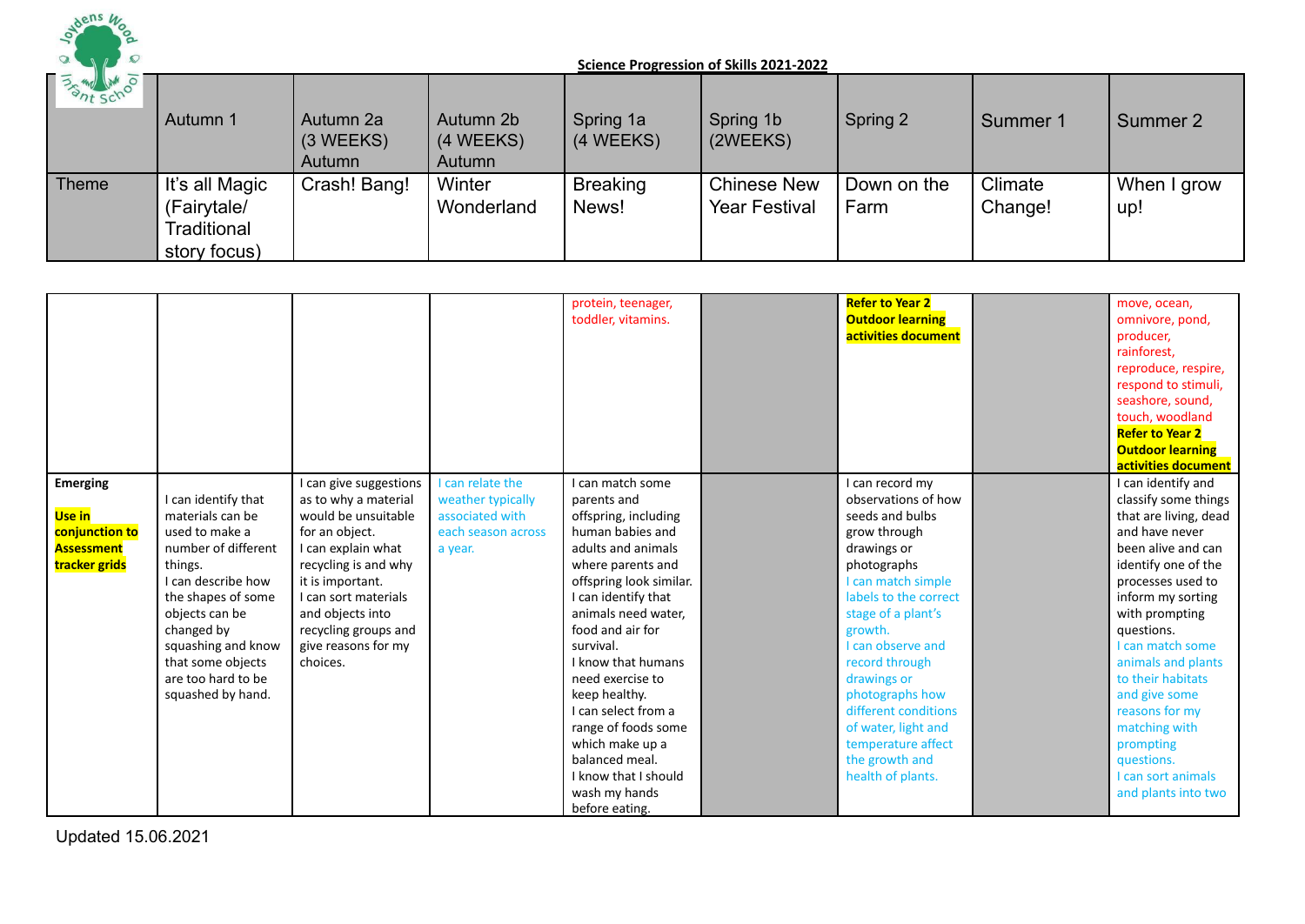

| 35 My Lim    | Autumn 1                                                     | Autumn 2a<br>$(3 \, \text{WEEKS})$<br>Autumn | Autumn 2b<br>(4 WEEKS)<br>Autumn | Spring 1a<br>(4 WEEKS)   | Spring 1b<br>(2WEEKS)                      | Spring 2            | Summer 1           | Summer 2           |
|--------------|--------------------------------------------------------------|----------------------------------------------|----------------------------------|--------------------------|--------------------------------------------|---------------------|--------------------|--------------------|
| <b>Theme</b> | It's all Magic<br>(Fairytale/<br>Traditional<br>story focus) | Crash! Bang!                                 | Winter<br>Wonderland             | <b>Breaking</b><br>News! | <b>Chinese New</b><br><b>Year Festival</b> | Down on the<br>Farm | Climate<br>Change! | When I grow<br>up! |

|                                                                                   |                                                                                                                                                                                                                                                                                                                                                                |                                                                                                                                                                                                                                                                                                                                                       |                                                                                          |                                                                                                                                                                                                                                                                                                                                                                                                  |                                                                                                                                                                                                                                                        | contrasting                                                                                                                                                                                                                                                                                                                                                                                      |
|-----------------------------------------------------------------------------------|----------------------------------------------------------------------------------------------------------------------------------------------------------------------------------------------------------------------------------------------------------------------------------------------------------------------------------------------------------------|-------------------------------------------------------------------------------------------------------------------------------------------------------------------------------------------------------------------------------------------------------------------------------------------------------------------------------------------------------|------------------------------------------------------------------------------------------|--------------------------------------------------------------------------------------------------------------------------------------------------------------------------------------------------------------------------------------------------------------------------------------------------------------------------------------------------------------------------------------------------|--------------------------------------------------------------------------------------------------------------------------------------------------------------------------------------------------------------------------------------------------------|--------------------------------------------------------------------------------------------------------------------------------------------------------------------------------------------------------------------------------------------------------------------------------------------------------------------------------------------------------------------------------------------------|
| <b>Expected</b><br>Use in<br>conjunction to<br><b>Assessment</b><br>tracker grids | I can identify three<br>objects which can be<br>made from a<br>number of different<br>materials.<br>I can describe and<br>record my<br>observations of how<br>some objects are<br>changed by bending,<br>twisting or<br>stretching.<br>I know that the<br>properties of some<br>objects mean that<br>they cannot be bent,<br>twisted, or stretched<br>by hand. | I can give examples<br>of other materials<br>that are unsuitable<br>to make those<br>objects and are able<br>to say why they are<br>unsuitable in terms<br>of their properties.<br>I can explain what<br>recycling is and why<br>it is important.<br>I can explore how we<br>are affecting the<br>environment and<br>suggest ways to<br>improve this. | I can explain how<br>the daylight hours<br>vary between<br>mid-winter and<br>mid-summer. | I can match a wider<br>range of parents and<br>offspring, including<br>examples where<br>parents and<br>offspring look<br>dissimilar.<br>I can sort pictures of<br>humans at key stages<br>of development and<br>can identify some<br>changes in<br>capabilities at the<br>different stages.<br>I can give a<br>suggestion as to the<br>health implications<br>of lack of food, water<br>or air. | <b>I can draw and label</b><br>diagrams to record<br>their observations<br>and record simple<br>measurements of<br>how seeds and<br>bulbs grow.<br>I can give simple<br>explanations why<br>the plants in<br>different conditions<br>grow differently. | habitats.<br>I can identify and<br>classify some things<br>that are living, dead<br>and have never<br>been alive and can<br>identify two or<br>three of the<br>processes used to<br>inform my sorting<br>with prompting<br>questions.<br>I can match a range<br>of animals and<br>plants to the most<br>suitable habitats<br>and give reasons for<br>my matching with<br>prompting<br>questions. |
|                                                                                   |                                                                                                                                                                                                                                                                                                                                                                |                                                                                                                                                                                                                                                                                                                                                       |                                                                                          | I know that my heart<br>pumps faster when I<br>exercise and that I<br>can feel this as a<br>pulse.<br>I can identify the                                                                                                                                                                                                                                                                         |                                                                                                                                                                                                                                                        | I can identify the<br>animals and plants<br>which live in two<br>contrasting<br>habitats.                                                                                                                                                                                                                                                                                                        |
|                                                                                   |                                                                                                                                                                                                                                                                                                                                                                |                                                                                                                                                                                                                                                                                                                                                       |                                                                                          | main food groups<br>and can plan my own<br>balanced meal.                                                                                                                                                                                                                                                                                                                                        |                                                                                                                                                                                                                                                        |                                                                                                                                                                                                                                                                                                                                                                                                  |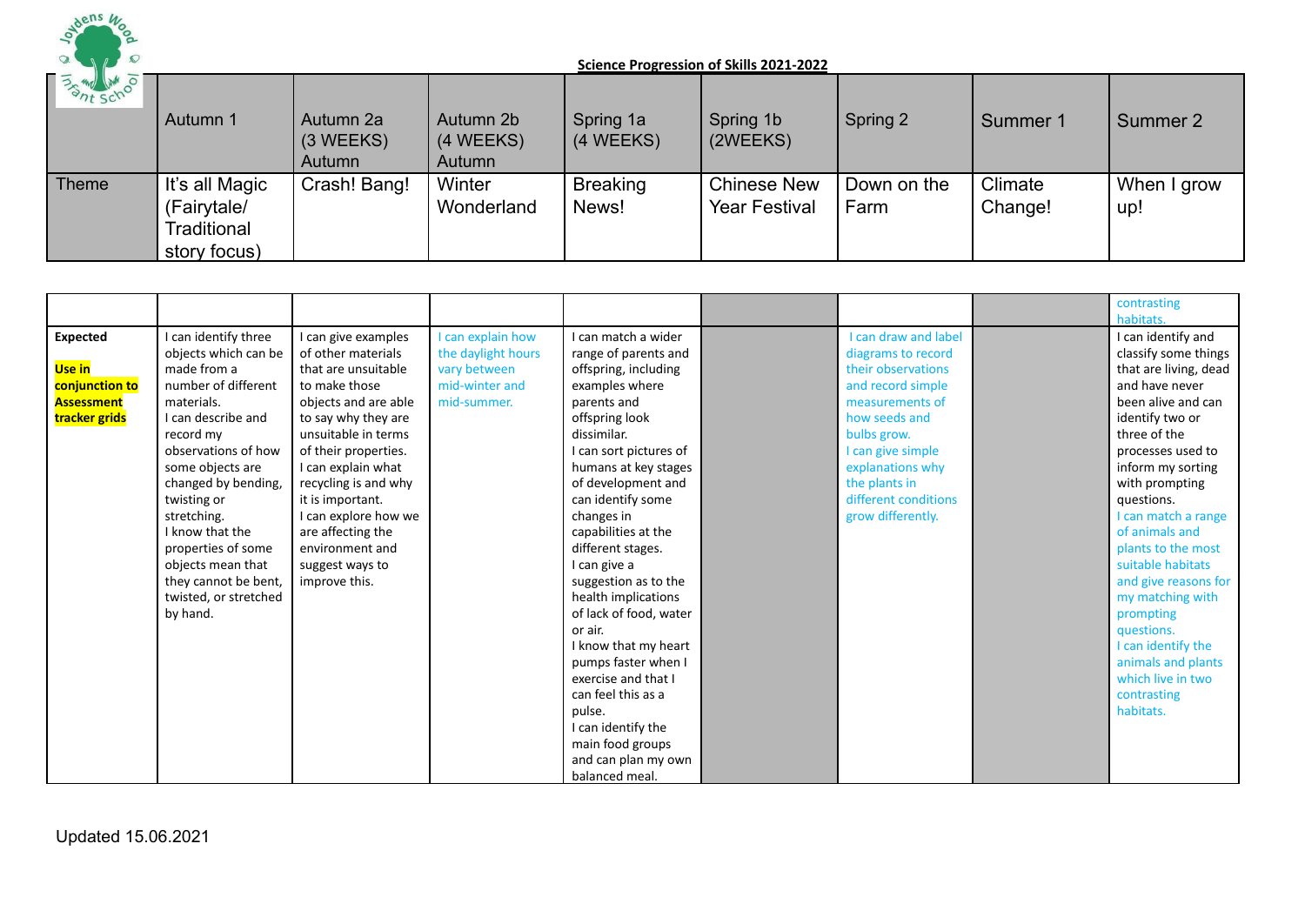

| 35 My WM 0 | Autumn 1                                                     | Autumn 2a<br>$(3 \, \text{WEEKS})$<br>Autumn | Autumn 2b<br>(4 WEEKS)<br>Autumn | Spring 1a<br>(4 WEEKS)   | Spring 1b<br>(2WEEKS)                      | Spring 2            | Summer 1           | Summer 2           |
|------------|--------------------------------------------------------------|----------------------------------------------|----------------------------------|--------------------------|--------------------------------------------|---------------------|--------------------|--------------------|
| Theme      | It's all Magic<br>(Fairytale/<br>Traditional<br>story focus) | Crash! Bang!                                 | Winter<br>Wonderland             | <b>Breaking</b><br>News! | <b>Chinese New</b><br><b>Year Festival</b> | Down on the<br>Farm | Climate<br>Change! | When I grow<br>up! |

|                   |                       |                        |                    | can explain why I      |                        |                       |
|-------------------|-----------------------|------------------------|--------------------|------------------------|------------------------|-----------------------|
|                   |                       |                        |                    | should wash my         |                        |                       |
|                   |                       |                        |                    | hands.                 |                        |                       |
| <b>Exceeding</b>  | I can give more than  | I can invent a new     | I can compare the  | I can draw and label   | I can take and         | I can sort things     |
|                   | three examples to     | material which has a   | weather typically  | diagrams of food       | record using           | that are living, dead |
| Use in            | show my               | number of useful       | associated with    | chains using           | standard measures      | and have never        |
| conjunction to    | understanding that a  | properties.            | each season across | appropriate scientific | to show my             | been alive            |
| <b>Assessment</b> | range of materials    | I can relate my        | a year and explain | vocabulary for a       | understanding of       | accurately and        |
| tracker grids     | can be used to make   | knowledge of the       | why they change.   | human meal and at      | how seeds and          | consistently into     |
|                   | many different        | properties of objects  | I can explain how  | least two              | bulbs grow.            | groups explaining     |
|                   | objects, clearly      | to their functions.    | the daylight hours | carnivorous animals.   | I can explain the      | their reasoning by    |
|                   | explaining the        | I can describe and     | vary between       | I can demonstrate      | lifecycle of a plant I | referring to more     |
|                   | relationship          | explain why a          | mid-winter and     | awareness of the life  | have studied.          | than three of the     |
|                   | between the           | material would not     | mid-summer.        | cycles of a wider      | including the          | processes used to     |
|                   | properties of the     | be suitable for        | I can describe how | range of animals.      | replanting of          | inform my sorting.    |
|                   | materials and the     | specific objects and   | the change of      | I can describe why     | harvested seeds to     | I can explain the     |
|                   | function of the       | use scientific         | season may affect  | humans eat different   | grow a new plant.      | relationship          |
|                   | objects in scientific | vocabulary to give     | the environment    | types and amounts      | I can predict, test,   | between animals       |
|                   | terms.                | reasons.               | using scientific   | of food at different   | and record, through    | and plants living in  |
|                   |                       | I can explain what     | vocabulary.        | stages of              | drawings or            | habitats, giving      |
|                   |                       | recycling is and why   |                    | development.           | photographs, and       | examples from         |
|                   |                       | it is important, using |                    | I can identify how     | talk about my          | more than two         |
|                   |                       | scientific vocabulary. |                    | exercise impacts the   | observations to        | contrasting           |
|                   |                       | I can explore how we   |                    | body in relation to    | show an                | habitats.             |
|                   |                       | are affecting the      |                    | heart and circulation  | understanding of       | I can identify the    |
|                   |                       | environment and        |                    | of blood and oxygen.   | the conditions that    | animals and plants    |
|                   |                       | suggest ways to        |                    | I can explain the      | plants need to grow    | which live in a       |
|                   |                       | improve this, giving   |                    | consequences of not    | and stay healthy.      | range of contrasting  |
|                   |                       | reasons for my         |                    | eating a balanced      | I can use my           | habitats and explain  |
|                   |                       | choices.               |                    | diet and can name      | understanding from     | the features of the   |
|                   |                       |                        |                    | all of the main food   | this investigation to  | habitats which        |
|                   |                       |                        |                    |                        | make predictions       | meet the needs of     |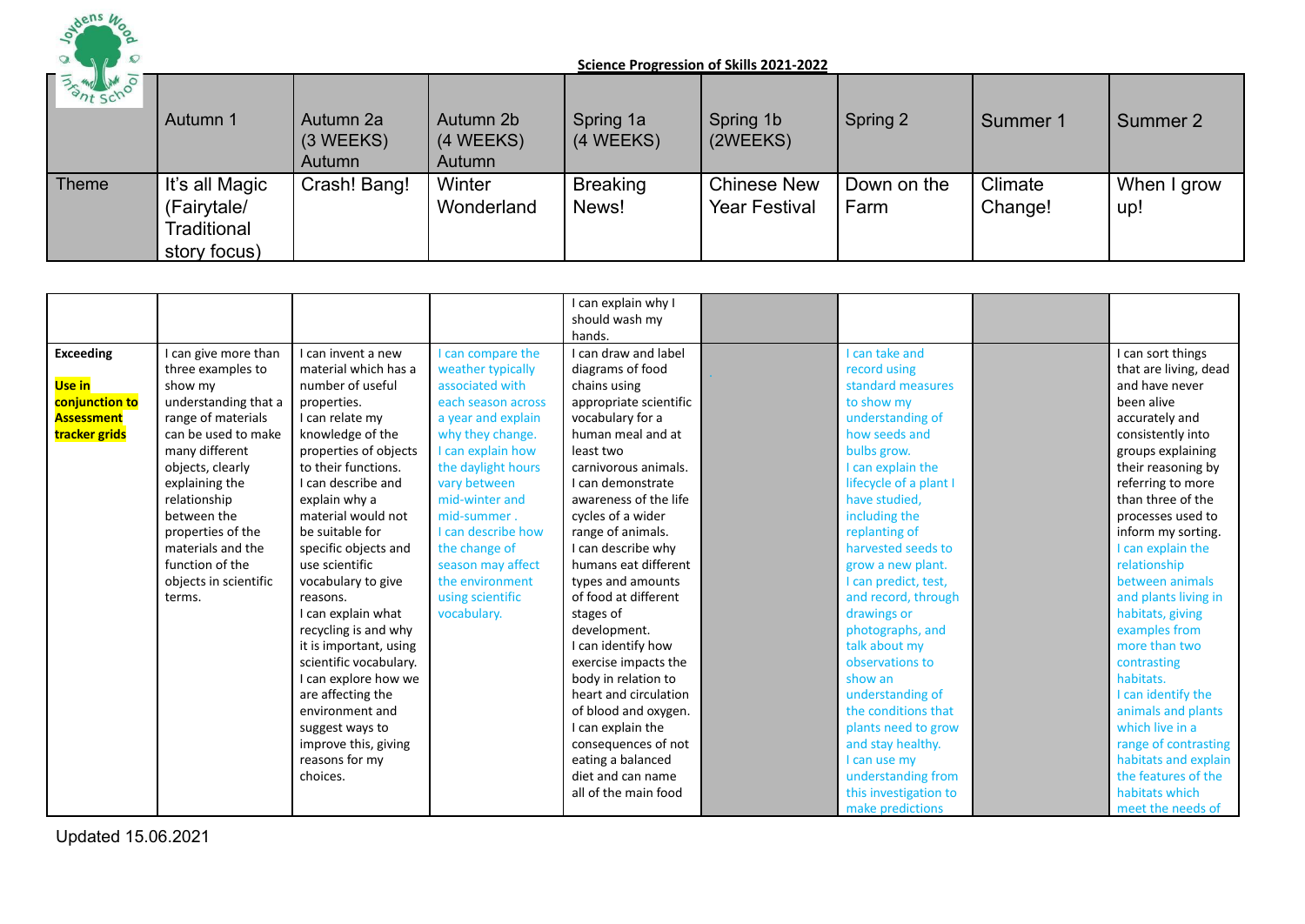

| <b>BATT SCHOOLS</b> | Autumn 1                                                     | Autumn 2a<br>$(3 \, \text{WEEKS})$<br>Autumn | Autumn 2b<br>(4 WEEKS)<br>Autumn | Spring 1a<br>(4 WEEKS)   | Spring 1b<br>(2WEEKS)                      | Spring 2            | Summer 1           | Summer 2           |
|---------------------|--------------------------------------------------------------|----------------------------------------------|----------------------------------|--------------------------|--------------------------------------------|---------------------|--------------------|--------------------|
| Theme               | It's all Magic<br>(Fairytale/<br>Traditional<br>story focus) | Crash! Bang!                                 | Winter<br>Wonderland             | <b>Breaking</b><br>News! | <b>Chinese New</b><br><b>Year Festival</b> | Down on the<br>Farm | Climate<br>Change! | When I grow<br>up! |

|                                                                                                                                                  |                                                                                                                                                                                                                                                                                                                                                                                                                                                                                                                                                                                                                                                                                                                        | groups and their<br>role.<br>I know that germs<br>can make humans<br>unwell and can<br>identify how the<br>spread of germs can<br>be reduced. |                                                                                                                                                                                                                                                                                                                                                     | about what will<br>happen when a<br>different type of<br>plant is studied<br>through different<br>conditions |                                                                                                                                                | those animals and<br>plants.                                                                                                                                                                                                                                                                   |
|--------------------------------------------------------------------------------------------------------------------------------------------------|------------------------------------------------------------------------------------------------------------------------------------------------------------------------------------------------------------------------------------------------------------------------------------------------------------------------------------------------------------------------------------------------------------------------------------------------------------------------------------------------------------------------------------------------------------------------------------------------------------------------------------------------------------------------------------------------------------------------|-----------------------------------------------------------------------------------------------------------------------------------------------|-----------------------------------------------------------------------------------------------------------------------------------------------------------------------------------------------------------------------------------------------------------------------------------------------------------------------------------------------------|--------------------------------------------------------------------------------------------------------------|------------------------------------------------------------------------------------------------------------------------------------------------|------------------------------------------------------------------------------------------------------------------------------------------------------------------------------------------------------------------------------------------------------------------------------------------------|
| Outdoor<br>learning<br>Focus on den<br>building and<br>constructing<br><b>Survival skills</b>                                                    | <b>Confident constructors</b><br>To make constructions for different purposes: e.g. rafts;<br>animal bridges; stick towers; outdoor orchestra; sundials;<br>water traps.<br>To build a waterproof shelter using tarpaulins.<br>$\bullet$<br>To group materials according to their own criteria.<br><b>Refer to Year 2 Outdoor learning activities document</b>                                                                                                                                                                                                                                                                                                                                                         | <b>Outdoor explorers</b><br>features.<br>identification chart                                                                                 | To know that soils are made from rocks and organic matter.<br>To name some common garden birds and talk about their<br>To name the common trees in our grounds- using a tree<br>To talk about how to encourage wildlife into an area.<br>To match tracks and other signs to animals.<br><b>Refer to Year 2 Outdoor learning activities document</b> |                                                                                                              | <b>Survival skills</b><br>animals need to survive.<br>foraging.<br>habitats.<br><b>Refer to Year 2 Outdoor learning activities</b><br>document | To explain what humans and<br>To work with others to research<br>and obtain survival essentials.<br>To find and identify safe wild food.<br>To understand the rules for safe<br>To collect, store and purify water.<br>To carry out fieldwork - classifying<br>and surveying animals and their |
| <b>Working</b><br><b>Scientifically</b><br><b>These</b><br><mark>statements link</mark><br>explicitly to the<br><b>ideas for depth</b><br>cards. | Asking Questions and Carrying Out Fair and Comparative Tests<br>Children can:<br>explore the world around them, leading them to ask simple scientific questions about how and why<br>$\bullet$<br>things happen, using key scientific vocabulary;<br>$\bullet$<br>recognise ways in which they might answer scientific questions;<br>$\bullet$<br>ask people questions and use simple secondary sources to find answers;<br>$\bullet$<br>carry out simple practical tests, using simple equipment;<br>$\bullet$<br>experience different types of scientific enquiries, including practical activities;<br>talk about the aim of scientific tests they are working on;<br>with support, start to recognise a fair test. |                                                                                                                                               |                                                                                                                                                                                                                                                                                                                                                     |                                                                                                              |                                                                                                                                                |                                                                                                                                                                                                                                                                                                |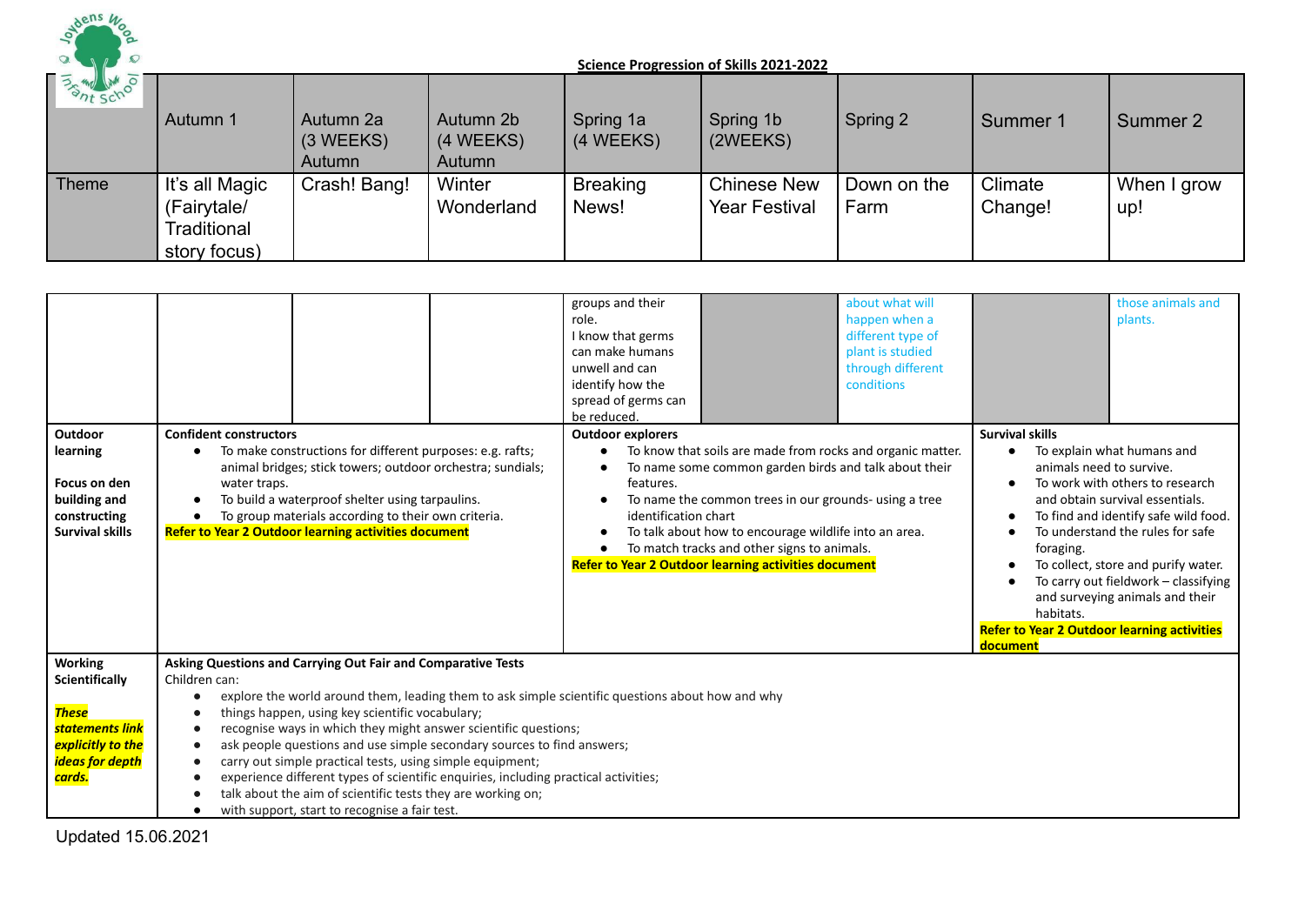

| <b>BATT SCHOOLS</b> | Autumn 1                                                     | Autumn 2a<br>$(3 \, \text{WEEKS})$<br>Autumn | Autumn 2b<br>(4 WEEKS)<br>Autumn | Spring 1a<br>(4 WEEKS)   | Spring 1b<br>(2WEEKS)                      | Spring 2            | Summer 1           | Summer 2           |
|---------------------|--------------------------------------------------------------|----------------------------------------------|----------------------------------|--------------------------|--------------------------------------------|---------------------|--------------------|--------------------|
| Theme               | It's all Magic<br>(Fairytale/<br>Traditional<br>story focus) | Crash! Bang!                                 | Winter<br>Wonderland             | <b>Breaking</b><br>News! | <b>Chinese New</b><br><b>Year Festival</b> | Down on the<br>Farm | Climate<br>Change! | When I grow<br>up! |

|                        | <b>Observing and Measuring Changes</b><br>Children can:<br>observe the natural and humanly constructed world<br>around them;<br>observe changes over time;<br>use simple measurements and equipment;<br>make careful observations, choosing and using appropriate<br>equipment to help them observe carefully.                                                                                                                                                                                | Identifying, Classifying, Recording and Presenting Data<br>Children can:<br>use simple features to compare objects, materials and<br>living things;<br>decide how to sort and classify objects into groups, giving<br>scientific reasoning as to why;<br>record and communicate findings in a range of ways;<br>sort, group, gather and record data in a variety of ways to<br>help in answering questions such as in simple sorting<br>diagrams, pictograms, tally charts, block diagrams and<br>simple tables. | <b>Drawing Conclusions, Noticing Patterns</b><br>and Presenting Findings<br>Children can:<br>notice links between cause and<br>effect;<br>notice patterns and relationships;<br>begin to draw simple conclusions;<br>$\blacksquare$<br>identify and discuss differences<br>٠<br>between their results:<br>use simple and scientific language<br>and understanding the meaning<br>of this vocabulary;<br>read and spell scientific<br>$\bullet$<br>vocabulary at a level consistent<br>with their increasing word reading<br>and spelling knowledge at key<br>stage 1; talk about their findings |
|------------------------|-----------------------------------------------------------------------------------------------------------------------------------------------------------------------------------------------------------------------------------------------------------------------------------------------------------------------------------------------------------------------------------------------------------------------------------------------------------------------------------------------|------------------------------------------------------------------------------------------------------------------------------------------------------------------------------------------------------------------------------------------------------------------------------------------------------------------------------------------------------------------------------------------------------------------------------------------------------------------------------------------------------------------|-------------------------------------------------------------------------------------------------------------------------------------------------------------------------------------------------------------------------------------------------------------------------------------------------------------------------------------------------------------------------------------------------------------------------------------------------------------------------------------------------------------------------------------------------------------------------------------------------|
|                        |                                                                                                                                                                                                                                                                                                                                                                                                                                                                                               | <b>Year 3</b>                                                                                                                                                                                                                                                                                                                                                                                                                                                                                                    | to a variety of audiences in a<br>variety of ways.                                                                                                                                                                                                                                                                                                                                                                                                                                                                                                                                              |
| <b>Area of Science</b> | <b>Forces and magnets</b><br>Compare how things move on different surfaces<br>Notice that some forces need contact between two<br>objects, but magnetic forces can act at a distance<br>Observe how magnets attract or repel each other and<br>attract some materials and not others<br>Compare and group together a variety of everyday<br>materials on the basis of whether they are attracted to a<br>magnet, and identify some magnetic materials<br>Describe magnets as having two poles | Light<br>Recognise that they need light in order to see things and<br>that dark is the absence of light<br>Notice that light is reflected from surfaces<br>Recognise that light from the sun can be dangerous and<br>that there are ways to protect their eyes<br>Recognise that shadows are formed when the light from a<br>light source is blocked by a solid object<br>Find patterns in the way that the size of shadows changes.<br><b>Rocks</b>                                                             | <b>Animals including humans</b><br>Identify that animals, including<br>$\bullet$<br>humans, need the right types and<br>amount of nutrition, and that they<br>cannot make their own food; they<br>get nutrition from what they eat<br>Identify that humans and some<br>$\bullet$<br>animals have skeletons and<br>muscles for support, protection<br>and movement.                                                                                                                                                                                                                              |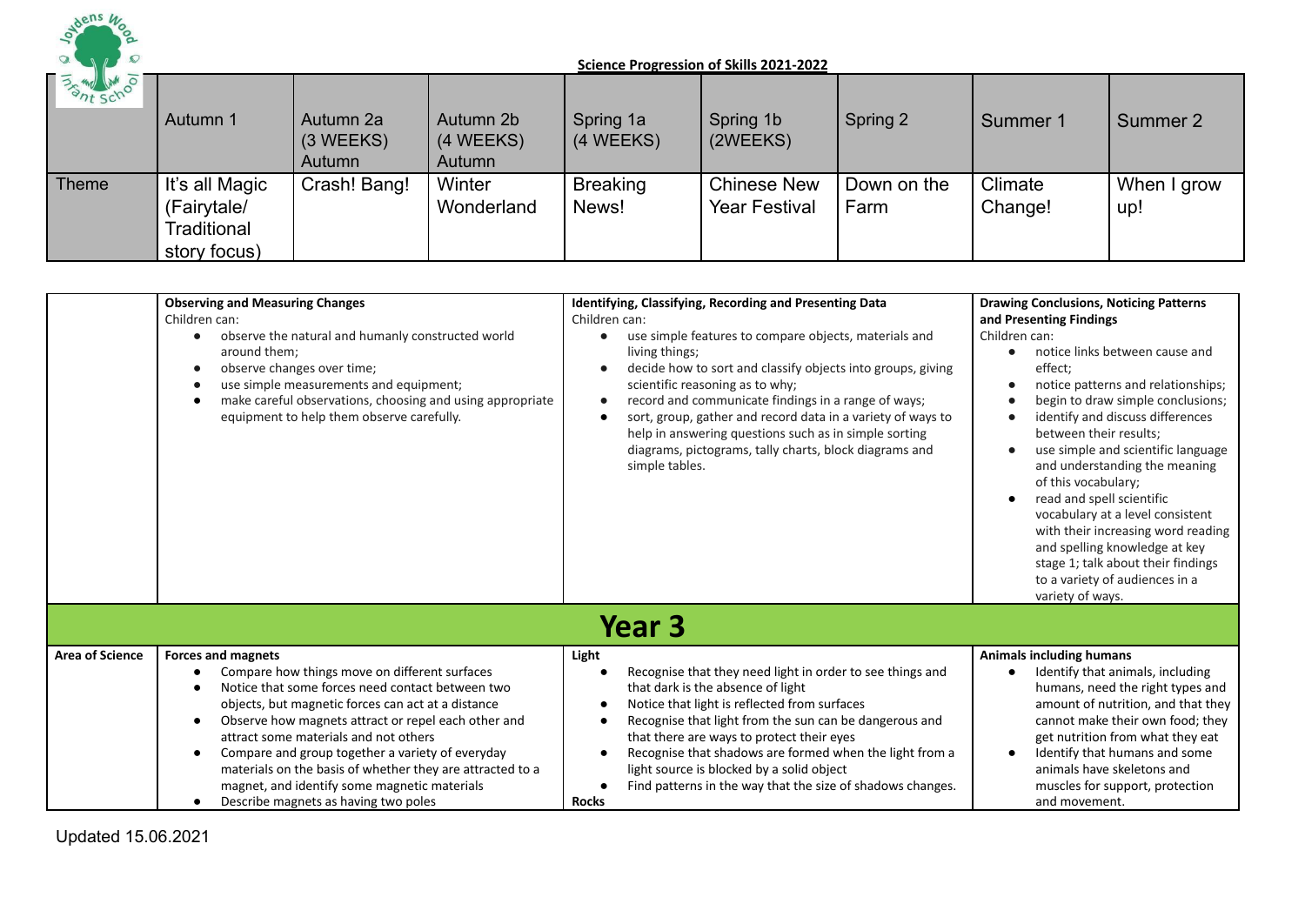

| <b>BATT SCHOOLS</b> | Autumn 1                                                     | Autumn 2a<br>$(3 \, \text{WEEKS})$<br>Autumn | Autumn 2b<br>(4 WEEKS)<br>Autumn | Spring 1a<br>(4 WEEKS)   | Spring 1b<br>(2WEEKS)                      | Spring 2            | Summer 1           | Summer 2           |
|---------------------|--------------------------------------------------------------|----------------------------------------------|----------------------------------|--------------------------|--------------------------------------------|---------------------|--------------------|--------------------|
| <b>Theme</b>        | It's all Magic<br>(Fairytale/<br>Traditional<br>story focus) | Crash! Bang!                                 | Winter<br>Wonderland             | <b>Breaking</b><br>News! | <b>Chinese New</b><br><b>Year Festival</b> | Down on the<br>Farm | Climate<br>Change! | When I grow<br>up! |

|                                  | Predict whether two magnets will attract or repel each<br>other, depending on which poles are facing.                                                                                                                                                                                                                | Compare and group together different kinds of rocks<br>$\bullet$<br>(including those in the locality) on the basis of appearance<br>and simple physical properties<br>Describe in simple terms how fossils are formed when<br>things that have lived are trapped within rock<br>Recognise that soils are made from rocks and organic<br>matter. | <b>Plants</b><br>Identify and describe the<br>$\bullet$<br>functions of different parts of<br>flowering plants: roots,<br>stem/trunk, leaves and flowers<br>Explore the requirements of<br>$\bullet$<br>plants for life and growth (air,<br>light, water, nutrients from soil,<br>and room to grow) and how they<br>vary from plant to plant<br>Investigate the way in which<br>water is transported within plants<br>Explore the part that flowers play<br>in the life cycle of flowering<br>plants, including pollination, seed<br>formation and seed dispersal.<br>Know that plants make their own<br>food |
|----------------------------------|----------------------------------------------------------------------------------------------------------------------------------------------------------------------------------------------------------------------------------------------------------------------------------------------------------------------|-------------------------------------------------------------------------------------------------------------------------------------------------------------------------------------------------------------------------------------------------------------------------------------------------------------------------------------------------|---------------------------------------------------------------------------------------------------------------------------------------------------------------------------------------------------------------------------------------------------------------------------------------------------------------------------------------------------------------------------------------------------------------------------------------------------------------------------------------------------------------------------------------------------------------------------------------------------------------|
| <b>Working</b><br>Scientifically | Asking Questions and Carrying Out Fair and Comparative Tests<br>Children can:<br>start to raise their own relevant questions about the world around them in response to a range of<br>scientific experiences;<br>recognise when a fair test is necessary;<br>set up and carry out simple comparative and fair tests. | start to make their own decisions about the most appropriate type of scientific enquiry they might use to answer questions;<br>help decide how to set up a fair test, making decisions about what observations to make, how long to make them for and the type of simple equipment that might be used;                                          |                                                                                                                                                                                                                                                                                                                                                                                                                                                                                                                                                                                                               |
|                                  | <b>Observing and Measuring Changes</b>                                                                                                                                                                                                                                                                               | Identifying, Classifying, Recording and Presenting Data                                                                                                                                                                                                                                                                                         | <b>Drawing Conclusions, Noticing Patterns</b>                                                                                                                                                                                                                                                                                                                                                                                                                                                                                                                                                                 |
|                                  | Children can:                                                                                                                                                                                                                                                                                                        | Children can:                                                                                                                                                                                                                                                                                                                                   | and Presenting Findings<br>Children can:                                                                                                                                                                                                                                                                                                                                                                                                                                                                                                                                                                      |
|                                  | make systematic and careful observations;<br>observe changes over time;                                                                                                                                                                                                                                              | talk about criteria for grouping, sorting and classifying;<br>$\bullet$<br>group and classify things;                                                                                                                                                                                                                                           | draw simple conclusions from<br>$\bullet$                                                                                                                                                                                                                                                                                                                                                                                                                                                                                                                                                                     |
|                                  | use a range of equipment, including thermometers and                                                                                                                                                                                                                                                                 | collect data from their own observations and                                                                                                                                                                                                                                                                                                    | their results;                                                                                                                                                                                                                                                                                                                                                                                                                                                                                                                                                                                                |
|                                  | data loggers;                                                                                                                                                                                                                                                                                                        | measurements;                                                                                                                                                                                                                                                                                                                                   | make predictions;<br>$\bullet$                                                                                                                                                                                                                                                                                                                                                                                                                                                                                                                                                                                |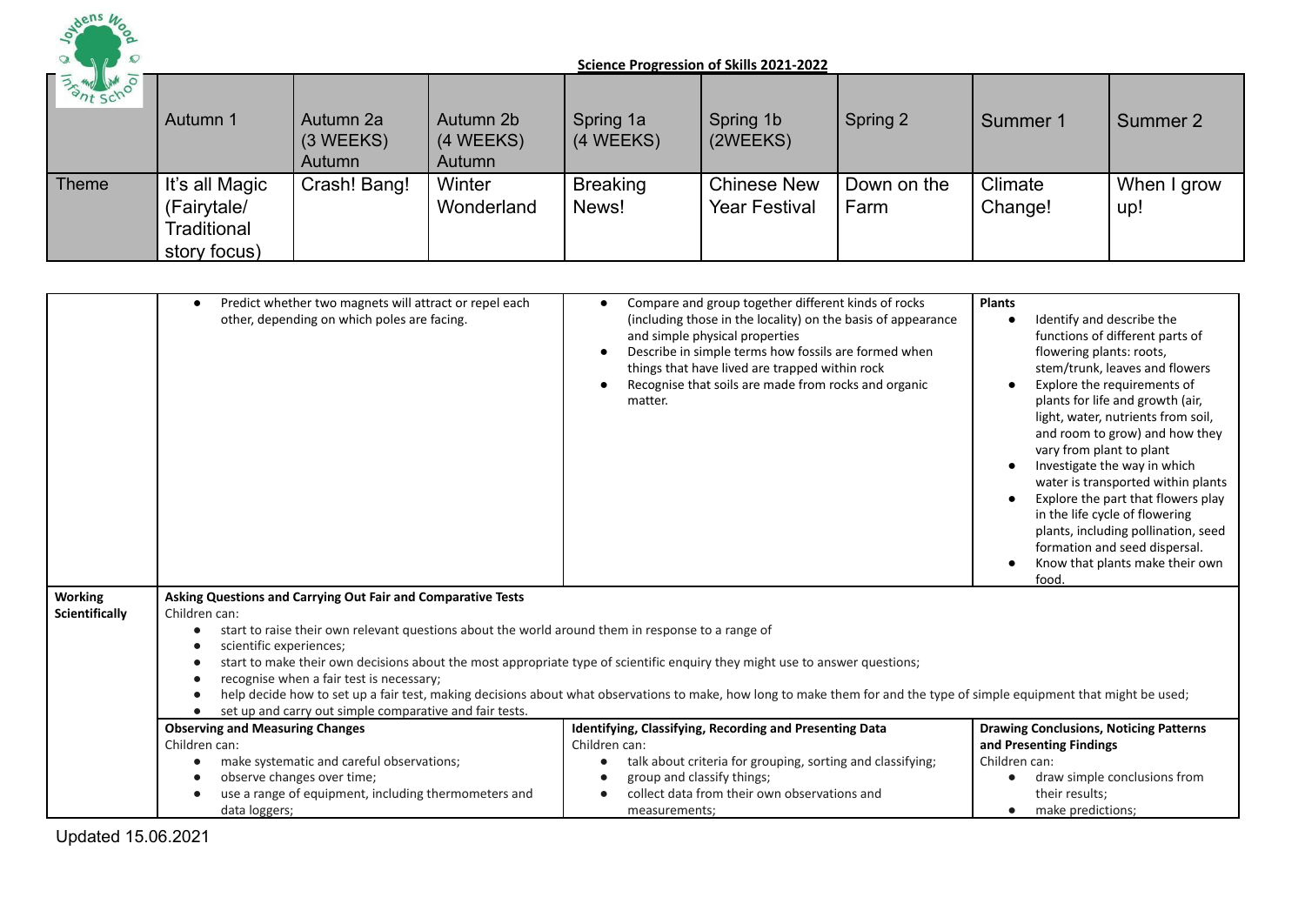

| <b>BATT SCHOOLS</b> | Autumn 1                                                     | Autumn 2a<br>$(3 \, \text{WEEKS})$<br>Autumn | Autumn 2b<br>(4 WEEKS)<br>Autumn | Spring 1a<br>(4 WEEKS)   | Spring 1b<br>(2WEEKS)                      | Spring 2            | Summer 1           | Summer 2           |
|---------------------|--------------------------------------------------------------|----------------------------------------------|----------------------------------|--------------------------|--------------------------------------------|---------------------|--------------------|--------------------|
| Theme               | It's all Magic<br>(Fairytale/<br>Traditional<br>story focus) | Crash! Bang!                                 | Winter<br>Wonderland             | <b>Breaking</b><br>News! | <b>Chinese New</b><br><b>Year Festival</b> | Down on the<br>Farm | Climate<br>Change! | When I grow<br>up! |

|                        | ask their own questions about what they observe;<br>where appropriate, take accurate measurements using<br>standard units using a range of equipment. | present data in a variety of ways to help in answering<br>questions;<br>use, read and spell scientific vocabulary correctly and with<br>confidence, using their growing word reading and<br>spelling knowledge;<br>record findings using scientific language, drawings, labelled<br>diagrams, keys, bar charts and tables. | suggest improvements to<br>$\bullet$<br>investigations;<br>raise further questions which<br>could be investigated;<br>first talk about, and then go on to<br>write about, what they have<br>found out;<br>report and present their results<br>$\bullet$<br>and conclusions to others in<br>written and oral forms with<br>increasing confidence.<br><b>Using Scientific Evidence and Secondary</b><br><b>Sources of Information</b><br>Children can:<br>make links between their own<br>$\bullet$<br>science results and other scientific<br>evidence:<br>use straightforward scientific<br>evidence to answer questions or<br>support their findings;<br>identify similarities, differences,<br>$\bullet$<br>patterns and changes relating to<br>simple scientific ideas and<br>processes; recognise when and<br>how secondary sources might<br>help them to answer questions<br>that cannot be answered through<br>practical investigations. |
|------------------------|-------------------------------------------------------------------------------------------------------------------------------------------------------|----------------------------------------------------------------------------------------------------------------------------------------------------------------------------------------------------------------------------------------------------------------------------------------------------------------------------|------------------------------------------------------------------------------------------------------------------------------------------------------------------------------------------------------------------------------------------------------------------------------------------------------------------------------------------------------------------------------------------------------------------------------------------------------------------------------------------------------------------------------------------------------------------------------------------------------------------------------------------------------------------------------------------------------------------------------------------------------------------------------------------------------------------------------------------------------------------------------------------------------------------------------------------------|
|                        |                                                                                                                                                       | Year 6                                                                                                                                                                                                                                                                                                                     |                                                                                                                                                                                                                                                                                                                                                                                                                                                                                                                                                                                                                                                                                                                                                                                                                                                                                                                                                |
| <b>Area of Science</b> | Electricity                                                                                                                                           | <b>Evolution and inheritance</b>                                                                                                                                                                                                                                                                                           | <b>Animals, including Humans</b>                                                                                                                                                                                                                                                                                                                                                                                                                                                                                                                                                                                                                                                                                                                                                                                                                                                                                                               |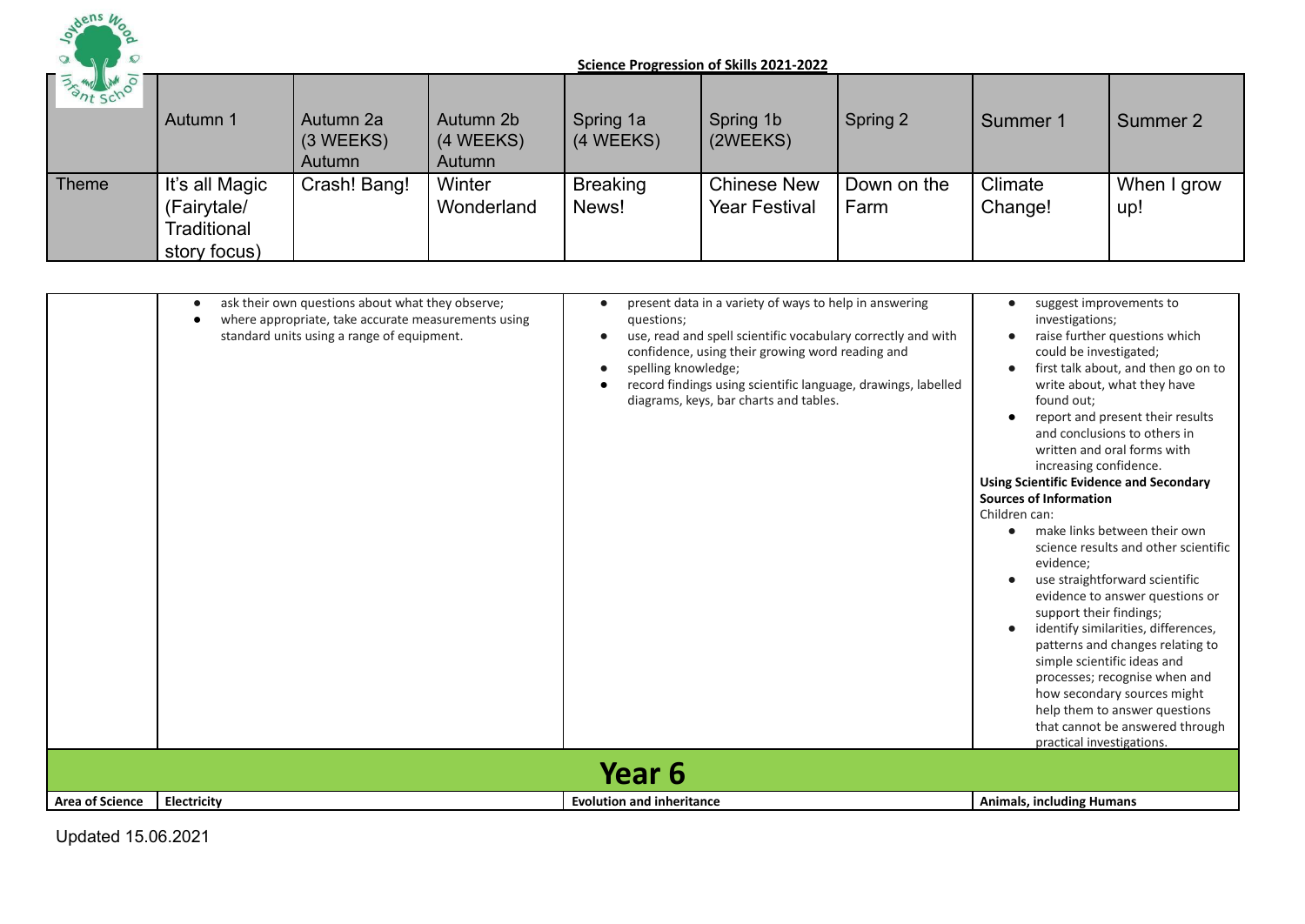

| <b>PART SCHOOLS</b> | Autumn 1                                                     | Autumn 2a<br>$(3 \, \text{WEEKS})$<br>Autumn | Autumn 2b<br>(4 WEEKS)<br>Autumn | Spring 1a<br>(4 WEEKS)   | Spring 1b<br>(2WEEKS)                      | Spring 2            | Summer 1           | Summer 2           |
|---------------------|--------------------------------------------------------------|----------------------------------------------|----------------------------------|--------------------------|--------------------------------------------|---------------------|--------------------|--------------------|
| <b>Theme</b>        | It's all Magic<br>(Fairytale/<br>Traditional<br>story focus) | Crash! Bang!                                 | Winter<br>Wonderland             | <b>Breaking</b><br>News! | <b>Chinese New</b><br><b>Year Festival</b> | Down on the<br>Farm | Climate<br>Change! | When I grow<br>up! |

| Associate the brightness of a lamp or the volume of a<br>$\bullet$<br>buzzer with the number and voltage of cells used in the<br>circuit<br>Compare and give reasons for variations in how<br>components function, including the brightness of bulbs,<br>the loudness of buzzers and the on/off position of switches<br>Use recognised symbols when representing a simple circuit<br>in a diagram.<br>Construct simple series circuits, to help them to answer<br>questions about what happens when they try different<br>components, for example, switches, bulbs, buzzers and<br>motors.<br>Learn how to represent a simple circuit in a diagram using<br>recognised symbols.<br>Light<br>Recognise that light appears to travel in straight lines<br>Use the idea that light travels in straight lines to explain<br>that objects are seen because they give out or reflect light<br>into the eye<br>Explain that we see things because light travels from light<br>sources to our eyes or from light sources to objects and<br>then to our eyes<br>Use the idea that light travels in straight lines to explain<br>why shadows have the same shape as the objects that cast<br>them.<br>Work scientifically by deciding where to place rear-view<br>mirrors on cars; designing and making a periscope and<br>using the idea that light appears to travel in straight lines<br>to explain how it works.<br>Look at a range of phenomena including rainbows, colours<br>on soap bubbles, objects looking bent in water and | Recognise that living things have changed over time and<br>that fossils provide information about living things that<br>inhabited the Earth millions of years ago<br>Recognise that living things produce offspring of the same<br>$\bullet$<br>kind, but normally offspring vary and are not identical to<br>their parents<br>Identify how animals and plants are adapted to suit their<br>$\bullet$<br>environment in different ways and that adaptation may<br>lead to evolution.<br>Be introduced to the idea that characteristics are passed<br>$\bullet$<br>from parents to their offspring, i.e. different breeds of<br>dogs, and what happens when, for example, Labradors are<br>crossed with poodles.<br>Appreciate that variation in offspring over time can make<br>$\bullet$<br>animals able to survive in particular environments, for<br>example, by exploring how giraffes' necks got longer.<br>Find out about the work of palaeontologists such as Mary<br>$\bullet$<br>Anning and about how Charles Darwin and Alfred Wallace<br>developed their ideas on evolution. | Identify and name the main parts<br>$\bullet$<br>of the human circulatory system,<br>and describe the functions of the<br>heart, blood vessels and blood<br>Recognise the impact of diet,<br>exercise, drugs and lifestyle on the<br>way their bodies function<br>Describe the ways in which<br>nutrients and water are<br>transported within animals,<br>including humans.<br>Explore questions to understand<br>how the circulatory system<br>enables the body to function.<br>Learn how to keep their bodies<br>healthy and how their bodies<br>might be damaged - including<br>how some drugs and other<br>substances can be harmful to the<br>human body.<br>Explore the work of scientists.<br>Living things and their habitats<br>Describe how living things are<br>classified into broad groups<br>according to common observable<br>characteristics and based on<br>similarities and differences,<br>including microorganisms, plants<br>and animals |
|------------------------------------------------------------------------------------------------------------------------------------------------------------------------------------------------------------------------------------------------------------------------------------------------------------------------------------------------------------------------------------------------------------------------------------------------------------------------------------------------------------------------------------------------------------------------------------------------------------------------------------------------------------------------------------------------------------------------------------------------------------------------------------------------------------------------------------------------------------------------------------------------------------------------------------------------------------------------------------------------------------------------------------------------------------------------------------------------------------------------------------------------------------------------------------------------------------------------------------------------------------------------------------------------------------------------------------------------------------------------------------------------------------------------------------------------------------------------------------------------------------------------------|-----------------------------------------------------------------------------------------------------------------------------------------------------------------------------------------------------------------------------------------------------------------------------------------------------------------------------------------------------------------------------------------------------------------------------------------------------------------------------------------------------------------------------------------------------------------------------------------------------------------------------------------------------------------------------------------------------------------------------------------------------------------------------------------------------------------------------------------------------------------------------------------------------------------------------------------------------------------------------------------------------------------------------------------------------------------------------------------|---------------------------------------------------------------------------------------------------------------------------------------------------------------------------------------------------------------------------------------------------------------------------------------------------------------------------------------------------------------------------------------------------------------------------------------------------------------------------------------------------------------------------------------------------------------------------------------------------------------------------------------------------------------------------------------------------------------------------------------------------------------------------------------------------------------------------------------------------------------------------------------------------------------------------------------------------------------|
|------------------------------------------------------------------------------------------------------------------------------------------------------------------------------------------------------------------------------------------------------------------------------------------------------------------------------------------------------------------------------------------------------------------------------------------------------------------------------------------------------------------------------------------------------------------------------------------------------------------------------------------------------------------------------------------------------------------------------------------------------------------------------------------------------------------------------------------------------------------------------------------------------------------------------------------------------------------------------------------------------------------------------------------------------------------------------------------------------------------------------------------------------------------------------------------------------------------------------------------------------------------------------------------------------------------------------------------------------------------------------------------------------------------------------------------------------------------------------------------------------------------------------|-----------------------------------------------------------------------------------------------------------------------------------------------------------------------------------------------------------------------------------------------------------------------------------------------------------------------------------------------------------------------------------------------------------------------------------------------------------------------------------------------------------------------------------------------------------------------------------------------------------------------------------------------------------------------------------------------------------------------------------------------------------------------------------------------------------------------------------------------------------------------------------------------------------------------------------------------------------------------------------------------------------------------------------------------------------------------------------------|---------------------------------------------------------------------------------------------------------------------------------------------------------------------------------------------------------------------------------------------------------------------------------------------------------------------------------------------------------------------------------------------------------------------------------------------------------------------------------------------------------------------------------------------------------------------------------------------------------------------------------------------------------------------------------------------------------------------------------------------------------------------------------------------------------------------------------------------------------------------------------------------------------------------------------------------------------------|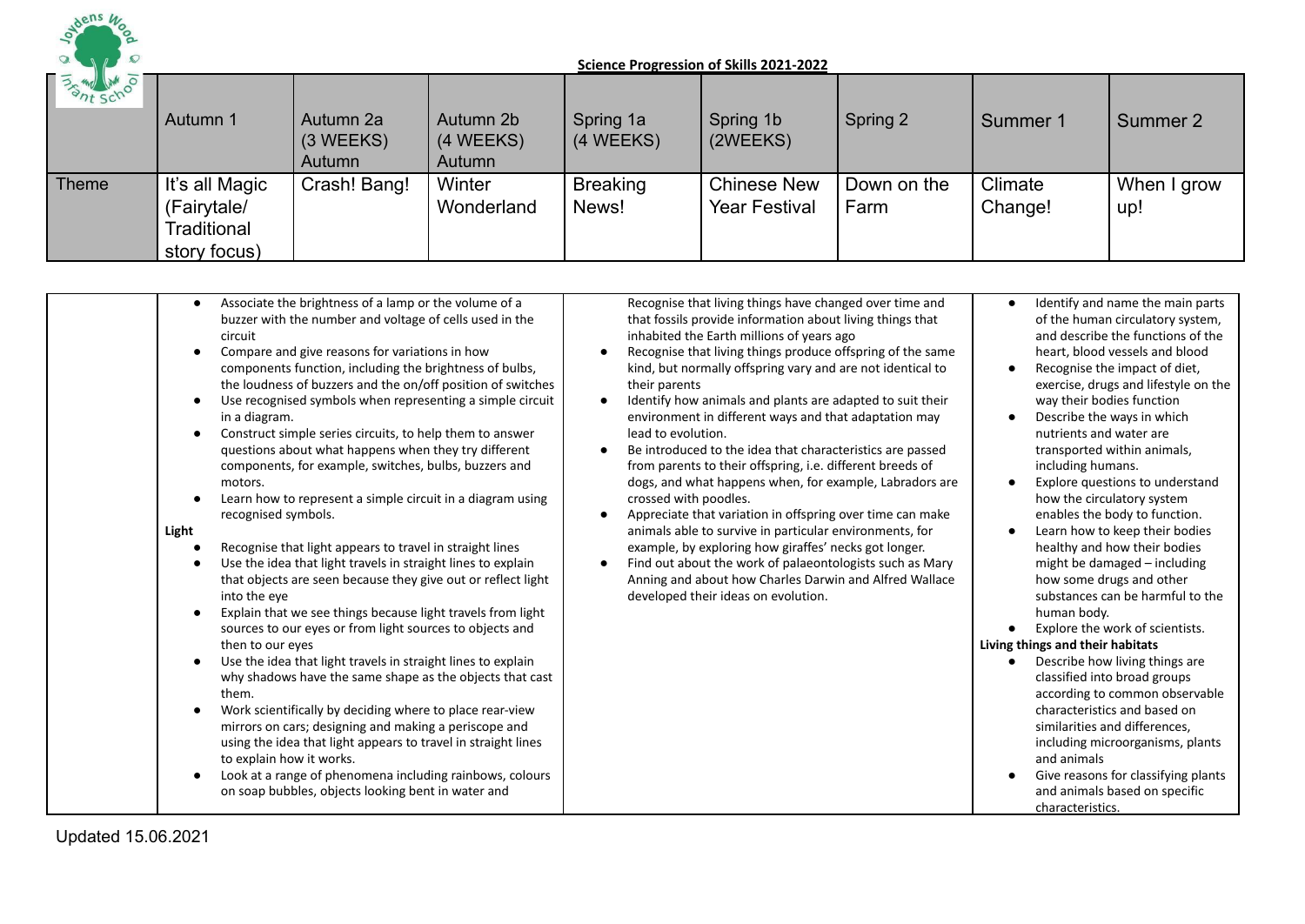

| <b>BATT SCHOOLS</b> | Autumn 1                                                     | Autumn 2a<br>$(3 \, \text{WEEKS})$<br>Autumn | Autumn 2b<br>(4 WEEKS)<br>Autumn | Spring 1a<br>(4 WEEKS)   | Spring 1b<br>(2WEEKS)                      | Spring 2            | Summer 1           | Summer 2           |
|---------------------|--------------------------------------------------------------|----------------------------------------------|----------------------------------|--------------------------|--------------------------------------------|---------------------|--------------------|--------------------|
| Theme               | It's all Magic<br>(Fairytale/<br>Traditional<br>story focus) | Crash! Bang!                                 | Winter<br>Wonderland             | <b>Breaking</b><br>News! | <b>Chinese New</b><br><b>Year Festival</b> | Down on the<br>Farm | Climate<br>Change! | When I grow<br>up! |

|                                  | coloured filters (they do not need to explain why these<br>phenomena occur).                                                                                                                                                                                                                                                                                                                                                                                                                                                                                                                                                                                                                                                                                                                                                                                                                                                                                                                                                                                                                  |                                                                                                                                                                                 | Know that broad groupings, such<br>$\bullet$<br>as microorganisms, plants and<br>animals can be subdivided.<br>Should classify animals into<br>$\bullet$<br>commonly found invertebrates<br>(such as insects, spiders, snails,<br>worms) and vertebrates (fish,<br>amphibians, reptiles, birds and<br>mammals).<br>Find out about the significance of<br>the work of scientists such as Carl<br>Linnaeus, a pioneer of<br>classification. |
|----------------------------------|-----------------------------------------------------------------------------------------------------------------------------------------------------------------------------------------------------------------------------------------------------------------------------------------------------------------------------------------------------------------------------------------------------------------------------------------------------------------------------------------------------------------------------------------------------------------------------------------------------------------------------------------------------------------------------------------------------------------------------------------------------------------------------------------------------------------------------------------------------------------------------------------------------------------------------------------------------------------------------------------------------------------------------------------------------------------------------------------------|---------------------------------------------------------------------------------------------------------------------------------------------------------------------------------|-------------------------------------------------------------------------------------------------------------------------------------------------------------------------------------------------------------------------------------------------------------------------------------------------------------------------------------------------------------------------------------------------------------------------------------------|
| <b>Working</b><br>Scientifically | Asking Questions and Carrying Out Fair and Comparative Tests<br>Children can:<br>with growing independence, raise their own relevant questions about the world around them in response to a range of scientific experiences;<br>with increasing independence, make their own decisions about the most appropriate type of scientific enquiry they might use to answer questions;<br>explore and talk about their ideas, raising different kinds of scientific questions;<br>ask their own questions about scientific phenomena;<br>select and plan the most appropriate type of scientific enquiry to use to answer scientific questions;<br>make their own decisions about what observations to make, what measurements to use and how long to make them for, and whether to repeat them;<br>plan, set up and carry out comparative and fair tests to answer questions, including recognising and controlling variables where necessary;<br>use their test results to identify when further tests and observations may be needed;<br>use test results to make predictions for further tests. |                                                                                                                                                                                 |                                                                                                                                                                                                                                                                                                                                                                                                                                           |
|                                  | <b>Observing and Measuring Changes</b><br>Children can:<br>choose the most appropriate equipment to make measurements and explain how<br>to use it accurately;<br>take measurements using a range of scientific equipment with increasing accuracy<br>and precision;<br>take repeat readings when appropriate;<br>understand why we take an average in repeat readings.                                                                                                                                                                                                                                                                                                                                                                                                                                                                                                                                                                                                                                                                                                                       | Drawing Conclusions, Noticing Patterns and<br><b>Presenting Findings</b><br>Children can:<br>notice patterns;<br>٠<br>draw conclusions based in their<br>data and observations; | <b>Using Scientific Evidence and Secondary</b><br><b>Sources of Information</b><br>Children can:<br>use primary and secondary<br>$\bullet$<br>sources evidence to justify ideas;<br>identify evidence that refutes or<br>$\bullet$<br>supports their ideas;                                                                                                                                                                               |